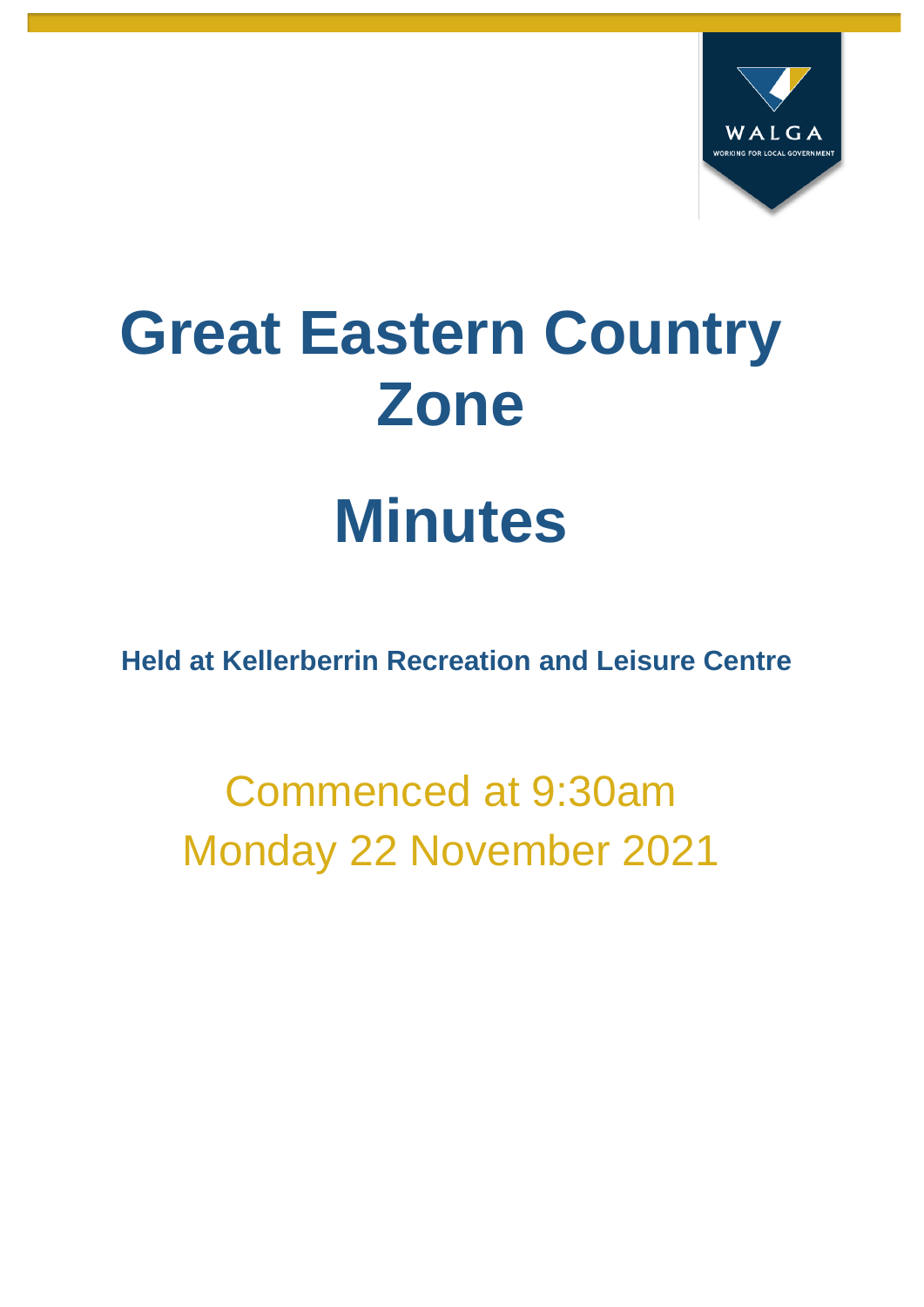# **Table of Contents**

| 1.                           |     | <b>ELECTIONS</b>                                                                     |  |
|------------------------------|-----|--------------------------------------------------------------------------------------|--|
|                              | 1.1 | Elections of Chair and Deputy Chair of the Great Eastern Country Zone  4             |  |
|                              | 1.2 | Elections of State Council Representatives and Deputy State Council                  |  |
|                              | 1.3 | Election of up to three (3) Zone Executive Committee Members of the Great Eastern    |  |
|                              | 1.4 | Election of Local Government Agricultural Freight Group of the Great Eastern Country |  |
|                              | 1.5 | Wheatbelt District Emergency Management Committee of the Great Eastern Country       |  |
|                              | 1.6 | Election of the Regional Health Advocacy Representative of the Great Eastern         |  |
| 2.<br>3.<br>4.<br><b>NIL</b> | 11  |                                                                                      |  |
| 5.<br>6.                     | 6.1 | Warren Pearce, CEO, Association of Mining and Exploration Companies  11              |  |
|                              | 6.2 | Richard Burnell, Executive Director Corporate Services, Department of Fire and       |  |
|                              | 6.3 | Natalie Contos, Principal Policy Officer, Aboriginal Engagement  12                  |  |
|                              | 6.4 |                                                                                      |  |
| 11.                          |     |                                                                                      |  |
| 12.                          |     |                                                                                      |  |
|                              |     | 12.1 Department of Local Government, Sport and Cultural Industries  12               |  |
|                              |     |                                                                                      |  |
|                              |     |                                                                                      |  |
|                              |     |                                                                                      |  |
|                              |     |                                                                                      |  |
| 7.                           | 7.1 | Confirmation of Minutes from the Great Eastern Country Zone meeting held Monday      |  |
|                              | 7.2 | Business Arising from the Minutes of the Great Eastern Country Zone Meeting          |  |
|                              |     |                                                                                      |  |
| 8.                           | 8.1 |                                                                                      |  |
|                              | 8.2 |                                                                                      |  |
|                              |     |                                                                                      |  |
|                              | 8.3 |                                                                                      |  |
|                              | 8.4 |                                                                                      |  |
|                              | 8.5 |                                                                                      |  |
|                              | 8.6 |                                                                                      |  |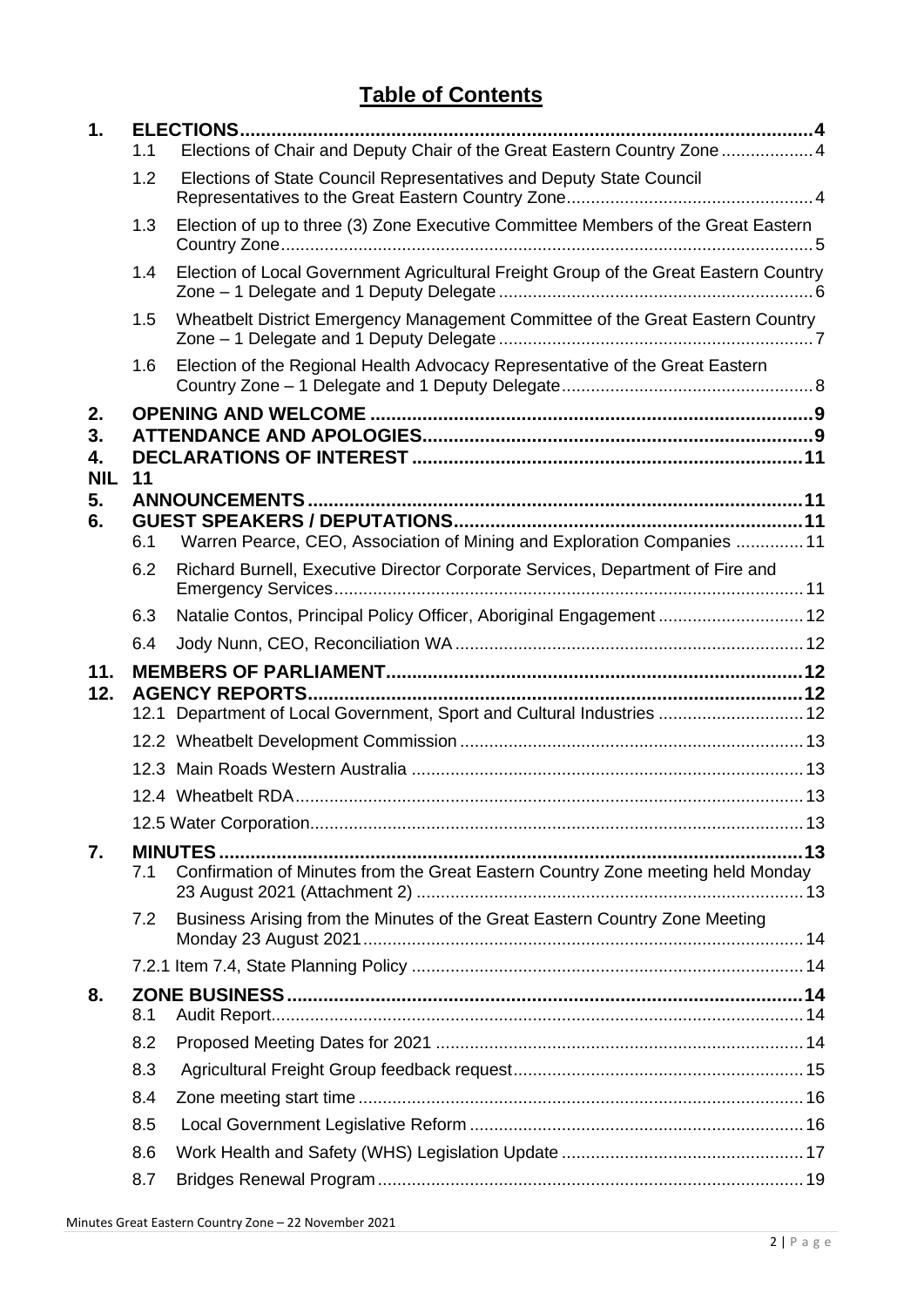|     | 8.8 |                                                                          |  |
|-----|-----|--------------------------------------------------------------------------|--|
| 9.  |     |                                                                          |  |
|     | 9.1 |                                                                          |  |
|     | 9.2 |                                                                          |  |
|     | 9.3 |                                                                          |  |
|     | 9.4 |                                                                          |  |
|     | 9.5 |                                                                          |  |
| 10. |     | <b>WESTERN AUSTRALIAN LOCAL GOVERNMENT ASSOCIATION (WALGA)</b>           |  |
|     |     | <b>BUSINESS.</b>                                                         |  |
|     |     |                                                                          |  |
|     |     |                                                                          |  |
|     |     |                                                                          |  |
|     |     |                                                                          |  |
| 13. |     |                                                                          |  |
|     |     |                                                                          |  |
|     |     |                                                                          |  |
|     |     | 13.3 Acknowledgement of Service - Jamie Criddle, CEO Shire of Westonia29 |  |
|     |     |                                                                          |  |
| 14. |     |                                                                          |  |
| 15. |     |                                                                          |  |
| 16. |     |                                                                          |  |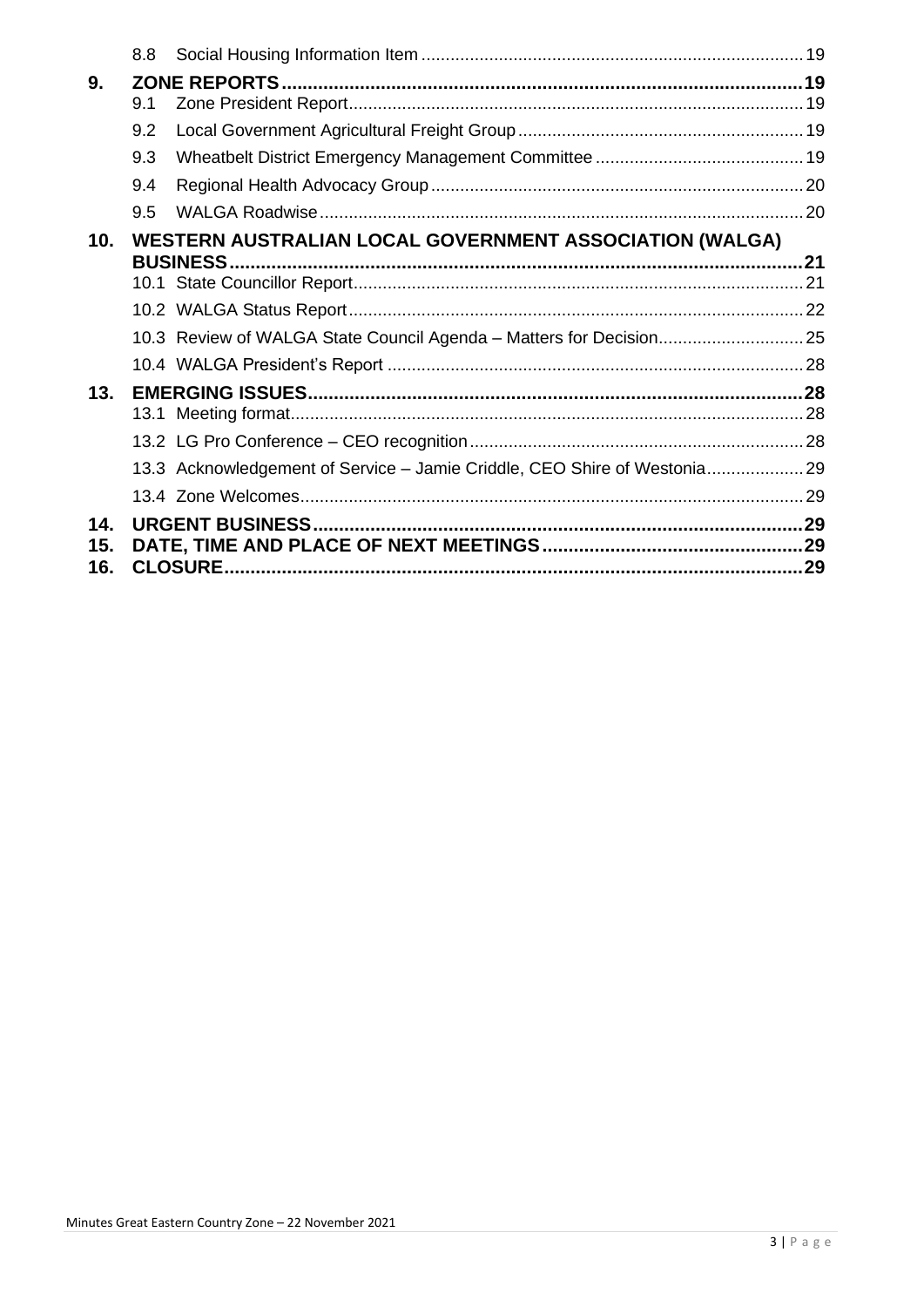# **Great Eastern Country Zone**

**Meeting held at Kellerberrin Recreation and Leisure Centre Commenced at 9.30am, Monday 22 November 2021**

# **Agenda**

# <span id="page-3-0"></span>**1. ELECTIONS**

# <span id="page-3-1"></span>**1.1 Elections of Chair and Deputy Chair of the Great Eastern Country Zone**

Pursuant to the WALGA Constitution, the Secretariat shall assume the Chair for conducting the election of office bearers.

Guidelines for elections were distributed to Member Councils via email dated 20 October 2021.

The election for the Chairperson and Deputy Chairperson shall be conducted and the term set at two years expiring in November 2023, in line with the terms of State Council representatives and in sync with Local Government Elections.

#### Chairperson:

The following nomination was received for the positions of Chair for 2 years, November 2021 to November 2023.

• Cr Tony Sacshe, Shire of Mount Marshall

#### **DECLARATION**

#### **That Cr Tony Sacshe, be elected as Chairperson of the of the Great Eastern Country Zone for the term of 2 years, November 2021 to November 2023.**

#### Deputy Chairperson:

No written nominations were received for the position of Deputy Chairperson. Nominations will be called from the floor.

Each voting delegate will be entitled to cast one (1) vote in the ballot process. The candidates with the greater number of votes will be elected.

#### **DECLARATION**

#### **That Cr Quentin Davies, be elected as Deputy Chairperson of the Great eastern Country Zone for the term of 2 year, November 2021 to November 2023.**

#### <span id="page-3-2"></span>**1.2 Elections of State Council Representatives and Deputy State Council Representatives to the Great Eastern Country Zone**

Pursuant to the WALGA Constitution, the Secretariat shall assume the Chair for conducting the election of representatives and deputy representatives to the State Council.

Guidelines for elections were distributed to Member Councils via email dated 20 October 2021.

WALGA incorporates a 24 members State Council with its members derived from Metropolitan and Country Zones. The State Council is chaired by the Association President.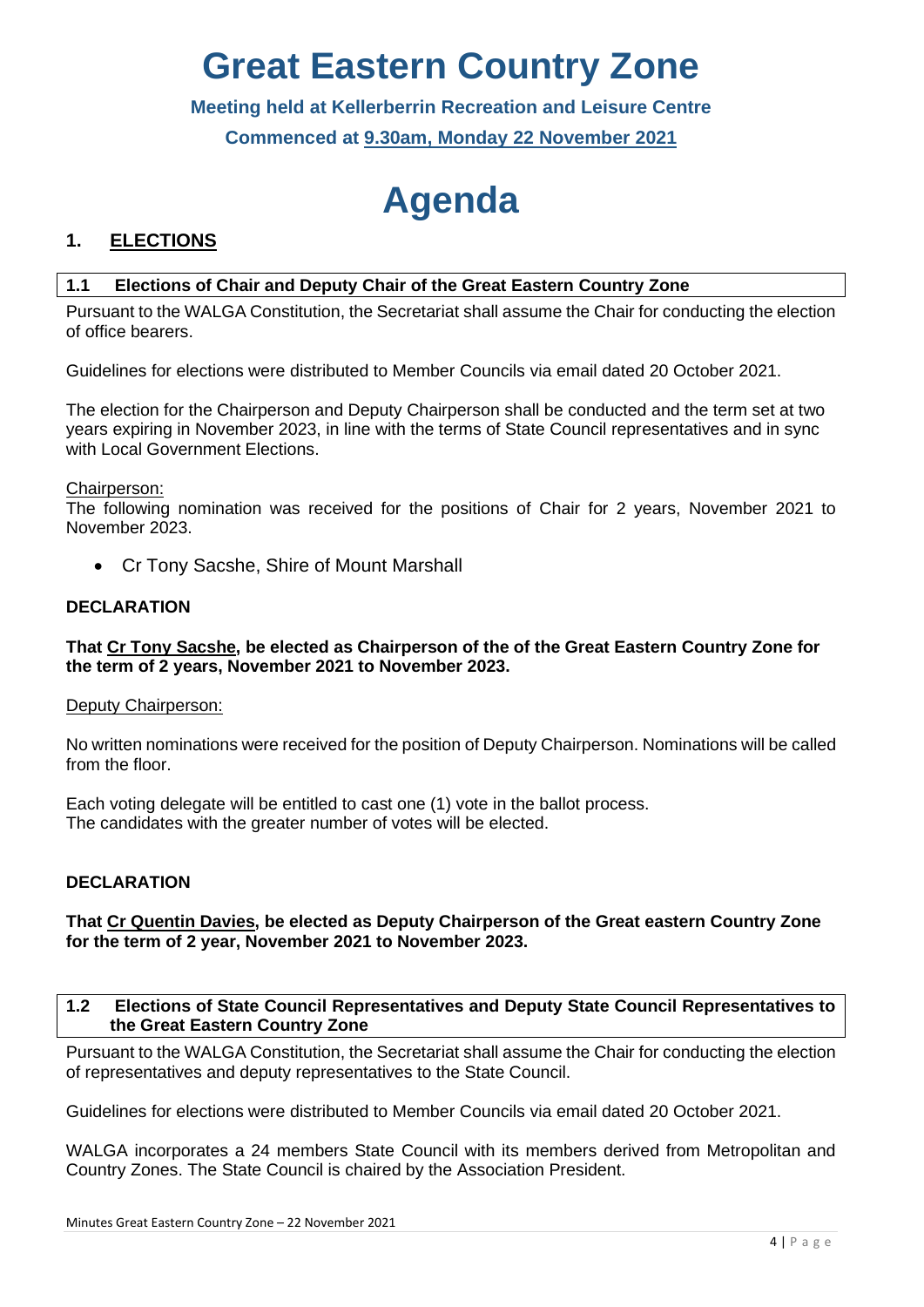In accordance with sub-clause 9(3) of the WALGA Constitution representatives and deputy representatives to the State Council shall be elected by Zones of the Metropolitan and Country constituencies for two (2) year terms, commencing from the Ordinary Meeting of State Council in December 2021 and concluding at the Ordinary Meeting of State Council two years later.

For the Great Eastern Country Zone, there is one (1) representative positions on State Council and one (1) deputy representative positions. The term is from the Ordinary Meeting of State Council in December 2021 and concluding at the Ordinary Meeting of State Council in December 2023.

#### State Councillor:

The following written nominations were received for the position of State Council Representative:

• Cr Stephen Strange, Shire of Bruce Rock

#### **DECLARATION**

#### **That:**

Cr Stephen Strange, Shire of Bruce Rock

#### **be elected as State Council Representative of the Great Eastern Country Zone to the State Council for the term of 2 years, December 2021 to December 2023.**

#### Deputy State Councillor:

The following written nomination was received for the position of Deputy State Councillor Representative.

- Cr Stephen Strange, Shire of Bruce Rock
- Cr Tony Sachse, Shire of Mount Marshall

#### **DECLARATION**

**That:** Cr Tony Sachse, Shire of Mount Marshall

#### **be elected as Deputy State Council Representative of the Great Eastern Country Zone to the State Council for the term of 2 years, December 2021 to December 2023.**

*Elected delegates to note the following details:* WALGA will host a 'State Councillor Induction Session' on 24 November at 4pm. Further information will be e-mailed shortly.

#### <span id="page-4-0"></span>**1.3 Election of up to three (3) Zone Executive Committee Members of the Great Eastern Country Zone**

Automatic Executive Committee membership will include the Zone President, Deputy Zone President and the State Councillor Representative.

The election for the Zone Executive Committee representatives shall be conducted and the term set at two years expiring in November 2023, in line with the terms of Zone Delegates and in sync with Local Government Elections.

Nominations for up to three Zone Executive Committee Representatives will be taken from the floor.

Each voting delegate will be entitled to cast one (1) vote in the ballot process. The candidates with the greater number of votes will be elected.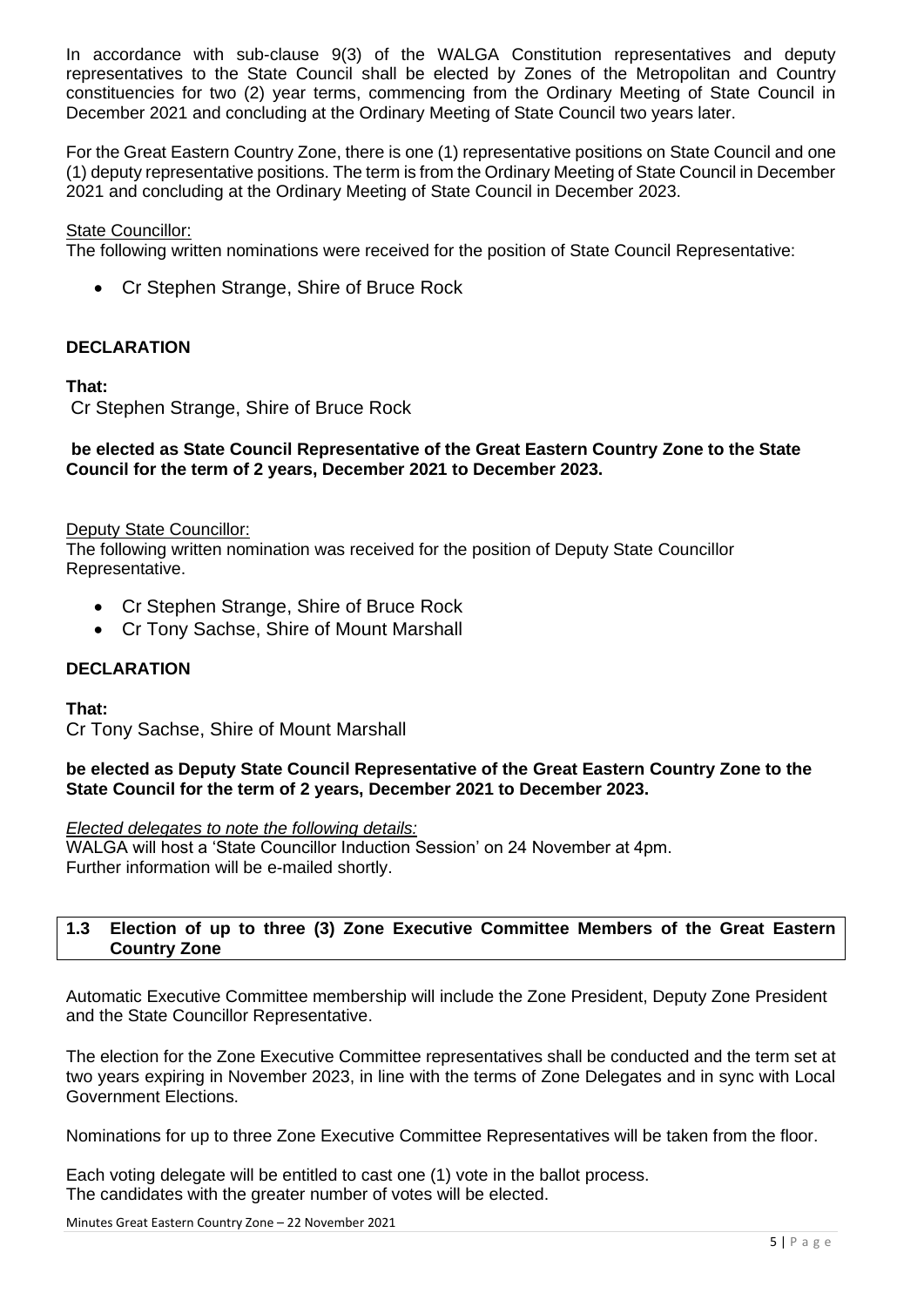- Cr Kellie Mortimore, Shire of Narembeen
- Cr Melanie Brown, Shire of Trayning
- Cr Karin Day, Shire of Westonia

#### **DECLARATION**

**That Cr Kellie Mortimore, Cr Melanie Brown and Cr Karen Day, be elected as Zone Executive Committee representative for the term of 2 years, November 2021 to November 2023.**

#### <span id="page-5-0"></span>**1.4 Election of Local Government Agricultural Freight Group of the Great Eastern Country Zone – 1 Delegate and 1 Deputy Delegate**

The election for the Local Government Agricultural Freight Group delegates of the Great Eastern Country Zone shall be conducted.

#### **Delegate**

Nominations for the Local Government Agricultural Freight Group Delegate will be taken from the floor.

Each voting delegate will be entitled to cast one (1) vote in the ballot process. The candidates with the greater number of votes will be elected.

• Cr Tony Sachse

#### **DECLARATION**

#### **That Cr Tony Sachse, be elected as Local Government Agricultural Freight Group Delegate of the Great Eastern Country Zone.**

#### Deputy Delegate

Nominations for the Local Government Agricultural Freight Group Deputy Delegate will be taken from the floor.

Each voting delegate will be entitled to cast one (1) vote in the ballot process. The candidates with the greater number of votes will be elected.

• Cr Mark Crees, Shire of Westonia

## **DECLARATION**

**That Cr Mark Crees, be elected as Local Government Agricultural Freight Group Deputy Delegate of the Great Eastern Country Zone**

*We ask the elected delegates to note the details of the next meeting of the Agricultural Freight Group:*

| on         | <b>FRIDAY 26 NOVEMBER 2021</b>              |
|------------|---------------------------------------------|
| at         | <b>WATTLE ROOM, WALGA</b>                   |
|            | <b>170 RAILWAY PARADE, WEST LEEDERVILLE</b> |
| commencing | 1.00 PM                                     |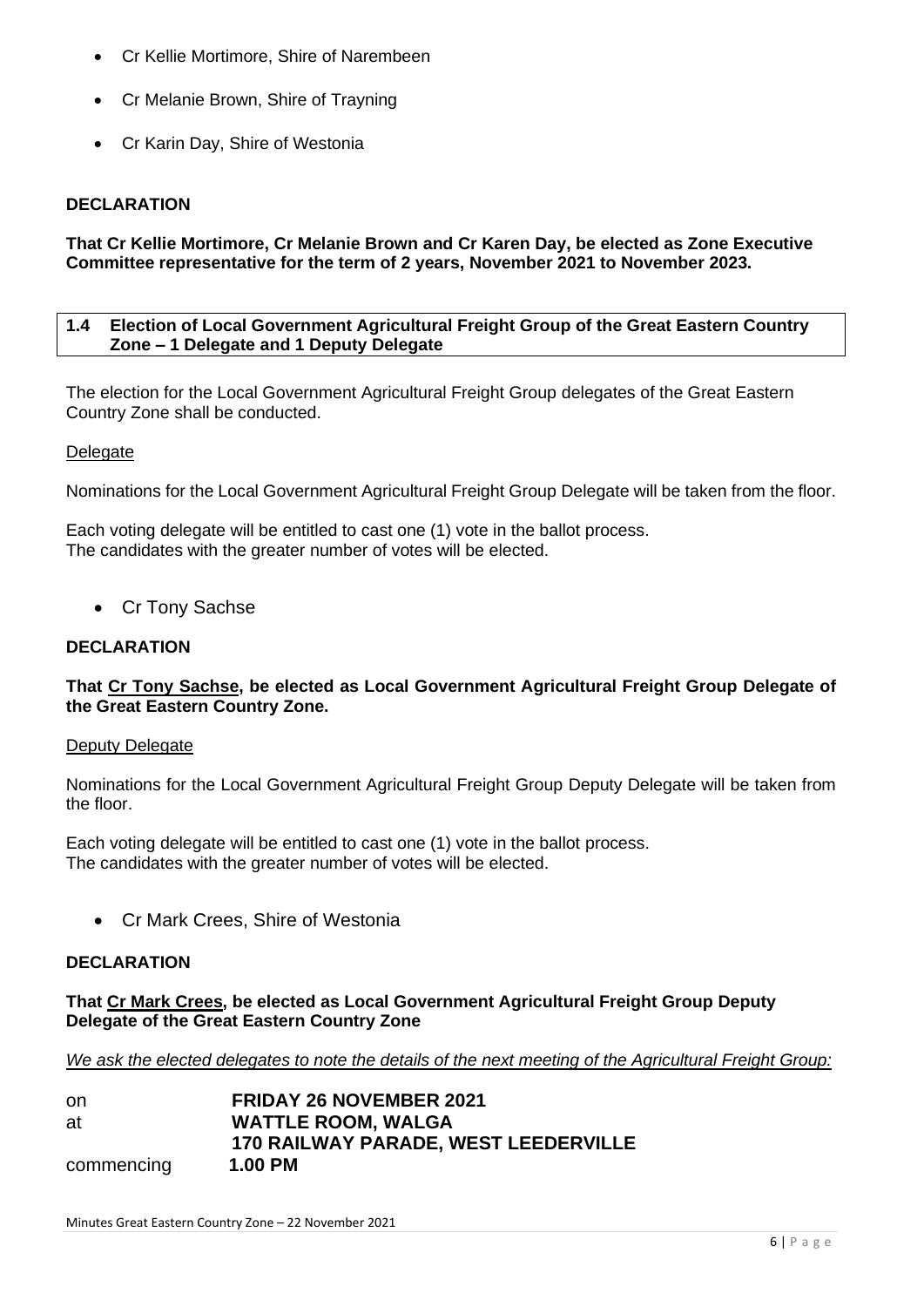#### <span id="page-6-0"></span>**1.5 Wheatbelt District Emergency Management Committee of the Great Eastern Country Zone – 1 Delegate and 1 Deputy Delegate**

The election for the Wheatbelt District Emergency Management Committee delegates of the Great Eastern Country Zone shall be conducted.

The following nomination was received:

**Delegate** 

• Cr Tony Sachse, Shire of Mount Marshall

Further nominations will be taken from the floor.

Each voting delegate will be entitled to cast one (1) vote in the ballot process. The candidates with the greater number of votes will be elected.

#### **DECLARATION**

**That Cr Tony Sachse, be elected as Wheatbelt District Emergency Management Committee Delegate of the Great Eastern Country Zone**

#### Deputy Delegate

Nominations for the Wheatbelt District Emergency Management Committee Deputy Delegate will be called from the floor.

• Cr Glenice Batchelor, Shire of Tammin

Each voting delegate will be entitled to cast one (1) vote in the ballot process. The candidates with the greater number of votes will be elected.

#### **DECLARATION**

**That Cr Glenice Batchelor, be elected as Wheatbelt District Emergency Management Committee Deputy Delegate of the Great Eastern Country Zone**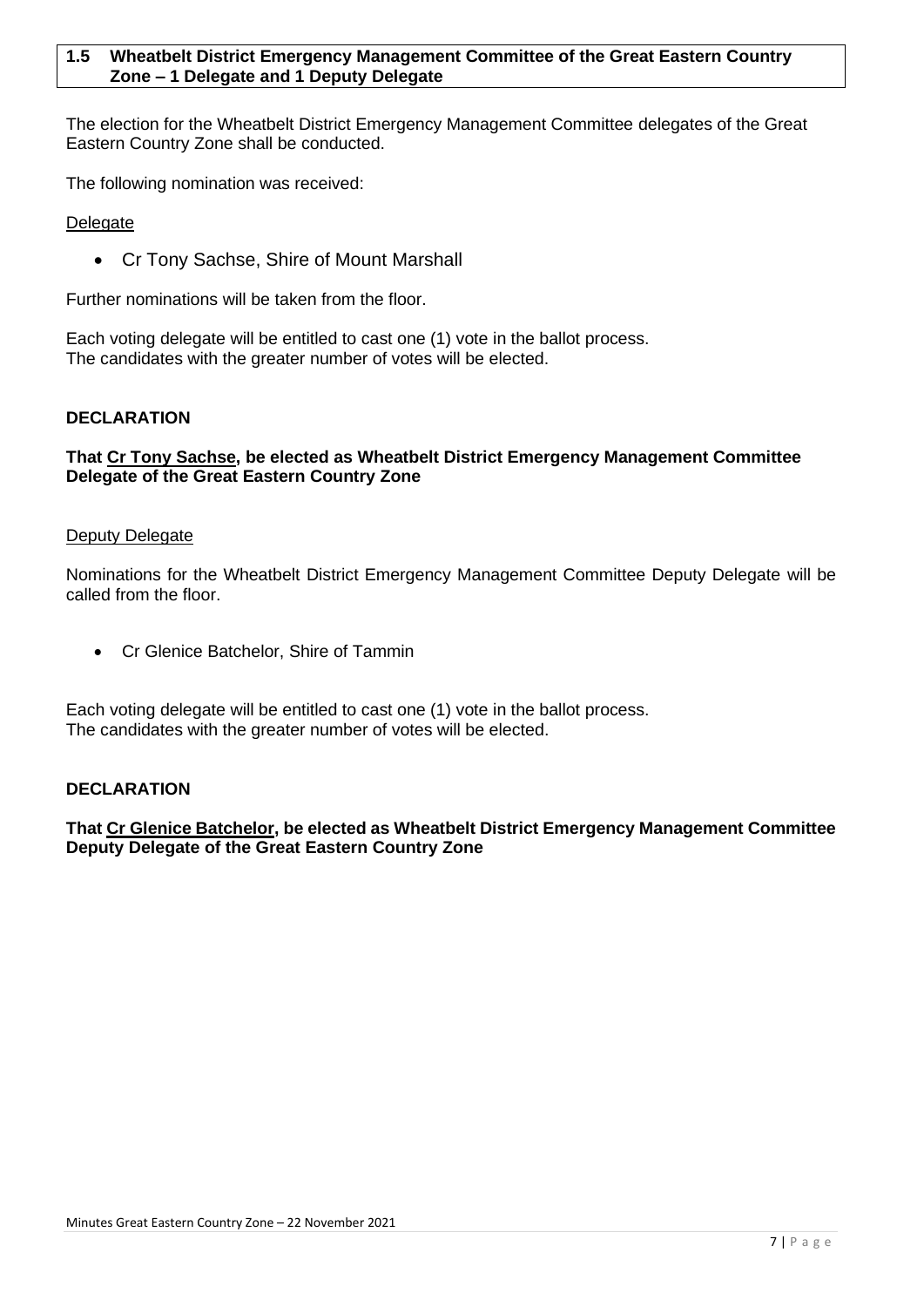#### <span id="page-7-0"></span>**1.6 Election of the Regional Health Advocacy Representative of the Great Eastern Country Zone – 1 Delegate and 1 Deputy Delegate**

The election for the Regional Health Advocacy Representative of the Great Eastern Country Zone shall be conducted.

#### **Delegate**

Nominations for the Regional Health Advocacy Representative will be taken from the floor.

Each voting delegate will be entitled to cast one (1) vote in the ballot process. The candidate with the greater number of votes will be elected.

• Cr Alison Harris, Shire of Cunderdin

#### **DECLARATION**

**That Cr Alison Harris, be elected as the Regional Health Advocacy Representative Delegate of the Great Eastern Country Zone.**

#### **Deputy Delegate**

Nominations for the Regional Health Advocacy Representative Deputy Delegate will be taken from the floor.

Each voting delegate will be entitled to cast one (1) vote in the ballot process. The candidate with the greater number of votes will be elected.

• Cr Glenice Batchelor, Shire of Tammin

#### **DECLARATION**

**That Cr Glenice Batchelor, be elected as the Regional Health Advocacy Representative Deputy Delegate of the Great Eastern Country Zone.**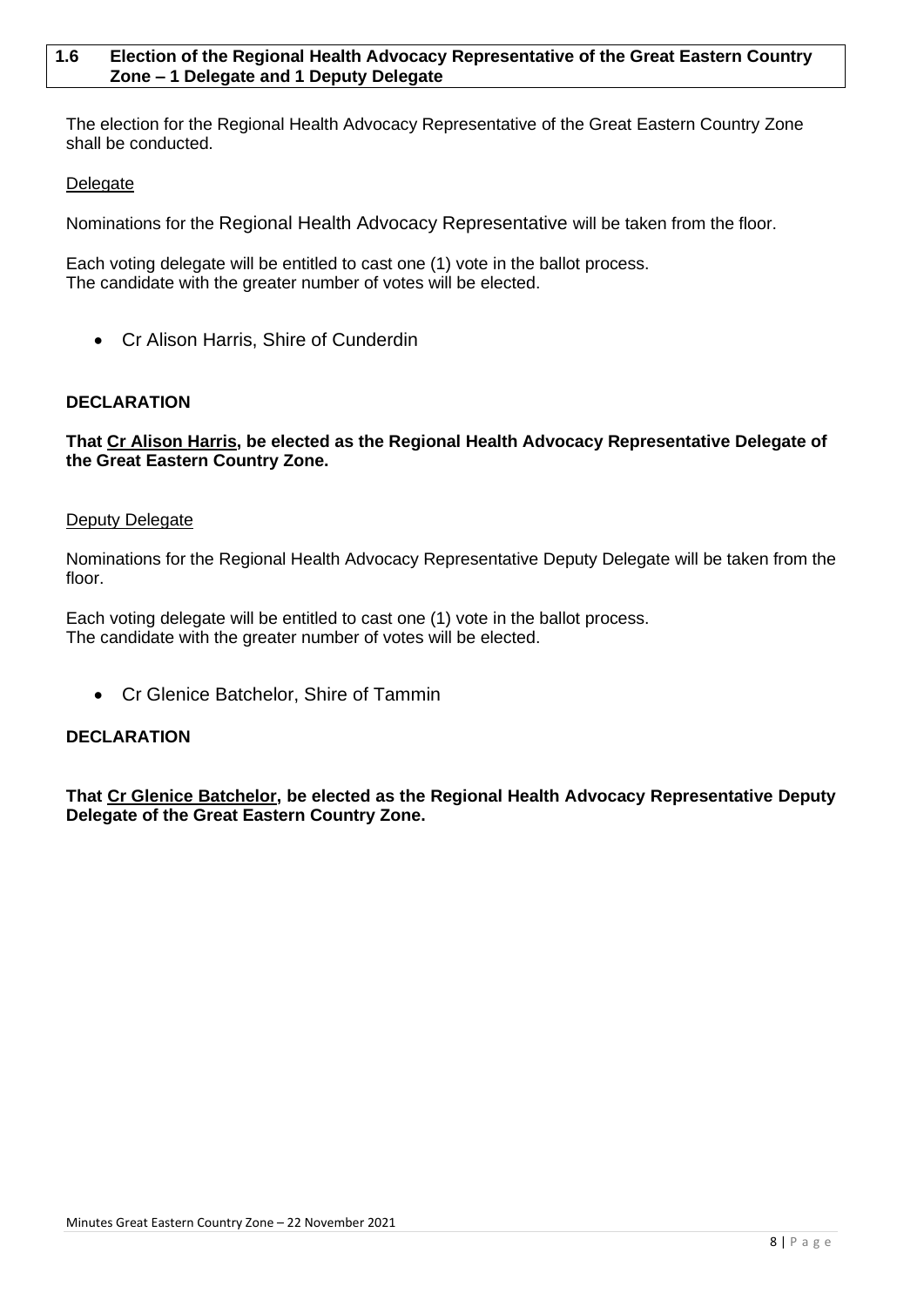# <span id="page-8-0"></span>**2. OPENING AND WELCOME**

# <span id="page-8-1"></span>**3. ATTENDANCE AND APOLOGIES**

# **Attendance**

# Great Eastern Country Zone Delegates and CEO's

| Shire of Bruce Rock     | President Cr Stephen Strange<br>Deputy President Cr Anthony Cook<br>Mr Darren Mollenoyux, Chief Executive Officer, Shire of Bruce Rock |
|-------------------------|----------------------------------------------------------------------------------------------------------------------------------------|
| Shire of Cunderdin      | <b>President Cr Alison Harris</b><br>Mr Stuart Hobley, Chief Executive Officer, non-voting delegate                                    |
| Shire of Dowerin        | <b>President Cr Robert Trepp</b><br><b>Cr Darrel Hudson</b><br>Ms Rebecca McCall, Chief Executive Officer, non-voting delegate         |
| Shire of Kellerberrin   | Deputy President Cr Emily Ryan<br>Mr Raymond Griffiths, Chief Executive Officer<br>Ms Codi Brindley-Mullen, Officer                    |
| Shire of Kondinin       | Deputy President Cr Beverley Gangell<br>Mr David Burton, Chief Executive Officer, non-voting delegate                                  |
| Shire of Koorda         | <b>President Cr Jannah Stratford</b><br>Mr Darren Simmons, Chief Executive Officer, non-voting delegate                                |
| Shire of Merredin       | <b>President Cr Mark McKenzie</b><br>Cr Donna Crook<br>Ms Lisa Clack, Chief Executive Officer, non-voting delegate                     |
| Shire of Mount Marshall | <b>President Cr Tony Sachse</b>                                                                                                        |
| Shire of Narembeen      | <b>President Cr Kellie Mortimore</b><br>Mr David Blurton, Chief Executive Officer, non-voting delegate                                 |
| Shire of Nungarin       | President Cr Pippa de Lacy<br>Deputy President Cr Gary Coumbe                                                                          |
| Shire of Tammin         | <b>President Cr Glenice Batchelor</b><br>Ms Joanne Soderlund, Chief Executive Officer, non-voting delegate                             |
| Shire of Trayning       | <b>President Cr Melanie Brown</b><br>Ms Leanne Parola, Chief Executive Officer, non-voting delegate                                    |
| Shire of Westonia       | President Cr Karin Day<br>Deputy President Cr Mark Crees<br>Mr Jamie Criddle, Chief Executive Officer, non-voting delegate             |
| Shire of Wyalkatchem    | Mr Peter Klein, Chief Executive Officer, non-voting delegate                                                                           |
| Shire of Yilgarn        | Mr Nic Warren, Chief Executive Officer, non-voting delegate                                                                            |
|                         |                                                                                                                                        |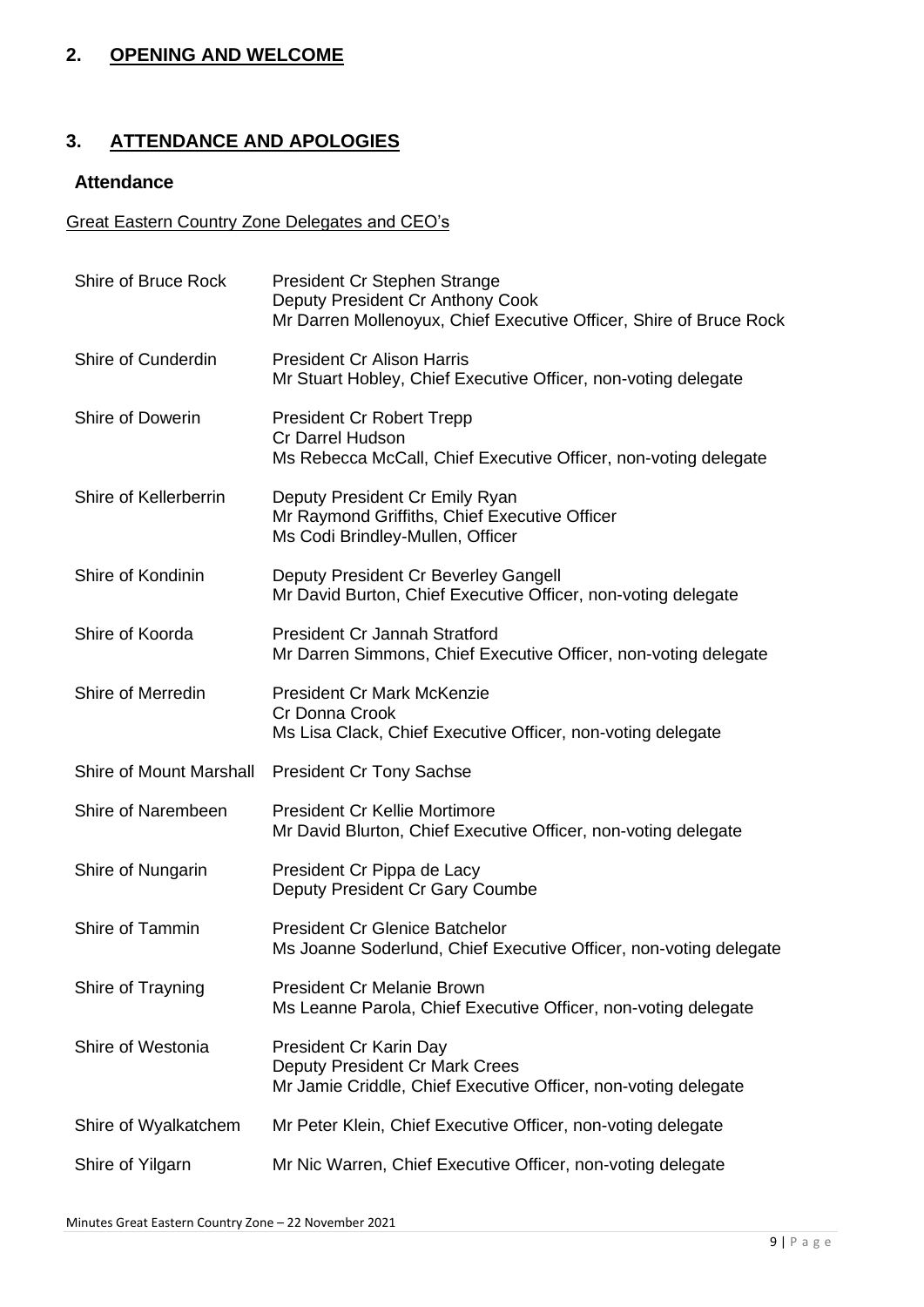WALGA Representatives

Tony Brown, Executive Manager Governance & Organisational Services Naoimh Donaghy, Governance and Organisational Services Officer Cliff Simpson, Road Safety Advisor, WALGA

#### **Guests**

Richard Burnell, Executive Director Corporate Services, Department of Fire and Emergency Services Warren Pearce, Chief Executive Officer, Association of Mining and Exploration Companies Mandy Walker, Director Regional Development, RDA Wheatbelt Inc Ammar Mohammed, A/Regional Manager Wheatbelt, Main Roads Jennifer Collins, Department of Local Government, Sport & Cultural Industries – Regional Manger **Wheathelt** Kathleen Brown, Electorate Officer, Office of Hon Mia Davies MLA Renee Manning, Wheatbelt Development Commission - Principal Regional Development Officer

#### **Apologies**

Martin Aldridge MLC, Member for the Agricultural Region Mia Davies MLC, Member for the Agricultural Region Hon Colin de Grussa MLC

President Cr Alison Harris, Shire of Cunderdin Deputy President Cr Buster Cooper, Shire of Koorda President Cr Kent Mouritz, Shire of Kondinin Deputy President Cr Nick Gillett, Shire of Mount Marshall Mr John Nuttall, Chief Executive Officer, Shire of Mount Marshall President Cr Gary Shadbolt, Shire of Mukinbudin Deputy President Cr Romina Nicoletti, Shire of Mukinbudin Mr Dirk Sellenger, CEO Shire of Mukinbudin Deputy President Cr Scott Stirrat, Shire of Narembeen Mr Leonard Long, CEO, Shire of Nungarin Deputy President Cr Tanya Nicholls, Shire of Tammin Deputy President Cr Geoff Waters, Shire of Trayning President Cr Quentin Davies, Shire of Wyalkatchem Deputy President Cr Owen Garner, Shire of Wyalkatchem

Mike Roberts, Regional Manager, Water Corporation Dayna O'Leary, Policy Officer, Association of Mining and Exploration Companies Vickki Barlow, Senior Policy Advisor Community - Strategy, Policy and Planning

# **Attachments**

The following were provided as attachments to the agenda:

- 1 6.3, Aboriginal Engagement Presentation
- 2 7.1, Minutes, 23 August 2021, Zone Meeting
- 3 8.1, Audit Report
- 4 8.5, Local Government Reform Initiatives
- 5 WALGA Roadwise Report
- 6 WALGA President's Report
- 7 11.4, Wheatbelt RDA

In addition, please find attached addition documents which were circulated prior to the meeting:

- 8 6.1, Warren Pearce presentation
- 9 6.2, Richard Burnell presentation
- 10 12.2, Wheatbelt Development Commission Report
- 11 9.3, Wheatbelt District Emergency Management Report

State Council Agenda – via link: [State Council Agenda December 2021](https://walga.asn.au/getattachment/3343e830-5768-4c52-8caa-6806b33bb7bc/State-Council-Agenda-1-December-2021.pdf)

Minutes Great Eastern Country Zone – 22 November 2021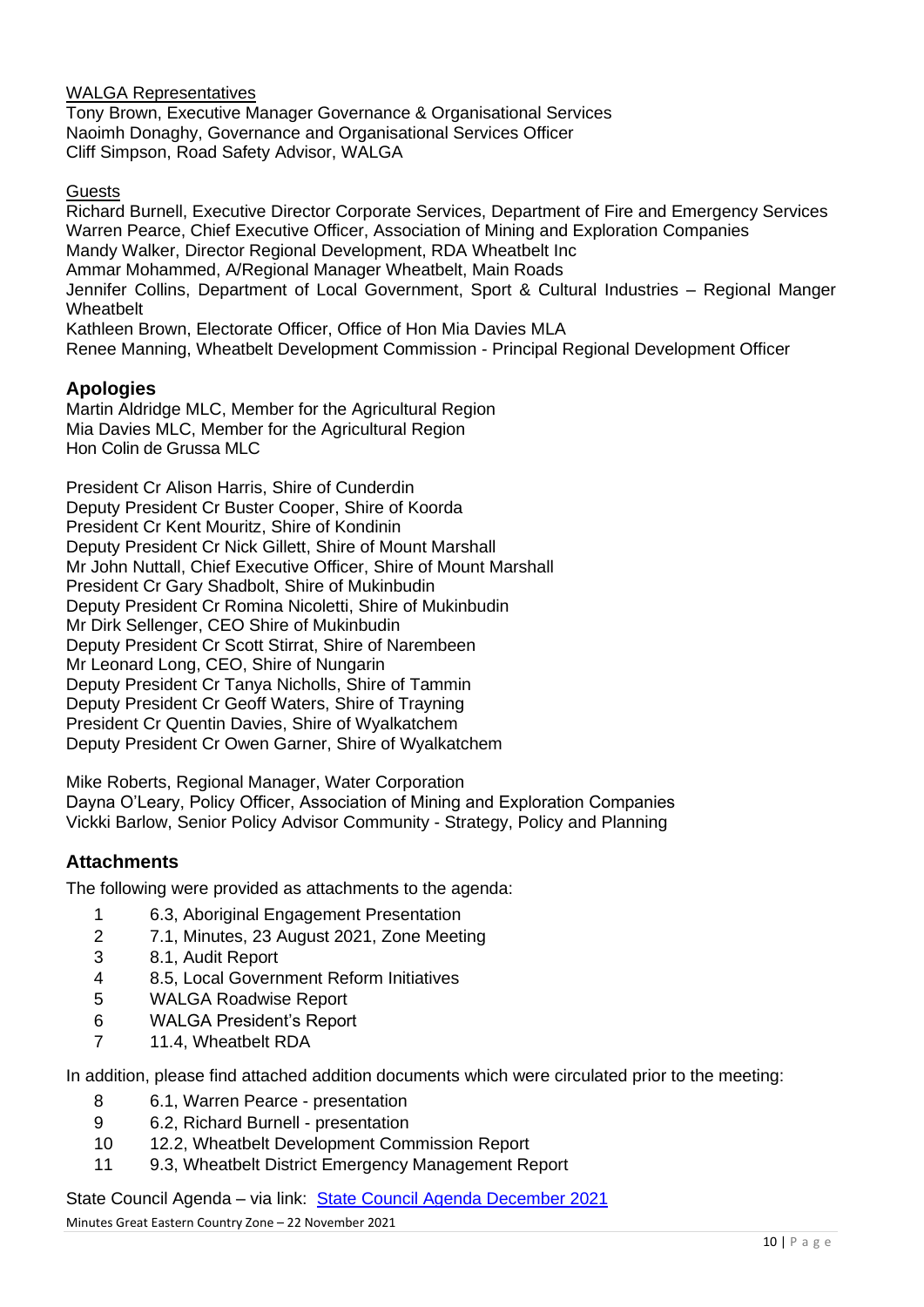# <span id="page-10-0"></span>**4. DECLARATIONS OF INTEREST**

NIL

# <span id="page-10-2"></span><span id="page-10-1"></span>**5. ANNOUNCEMENTS**

- 5.1 Vickki Barlow, Senior Policy Advisor Community Strategy, Policy and Planning was an apology for the meeting.
- 5.2 Zone Chair Cr Tony Sachse sought feedback from Members on editing the format of the meeting. The Chair suggested moving *Members of Parliament* and *Agency Speakers* to follow *Guest Speakers*, and then break for 10 minutes before commencing the business of the meeting. This suggestion was received by the Zone and initiated at todays meeting.

For the purpose of these Minutes, original Item numbers will remain the same however will not run concurrently due to the change of format on the day.

#### **Noted**

# <span id="page-10-3"></span>**6. GUEST SPEAKERS / DEPUTATIONS**

#### <span id="page-10-4"></span>**6.1 Warren Pearce, CEO, Association of Mining and Exploration Companies**

Warren Pearce, Chief Executive Officer, Association of Mining and Exploration Companies, was invited to speak at the August meeting of the Zone. His presentation ensured that Local Governments (as well as other key stakeholders – MPs, WDC, WAFF etc) were aware of the increased activity – the companies involved, and how they are approaching their exploration programs and surrounding communities.

Information was provided on:

- Why there is increased mineral exploration now taking place across the Wheatbelt and what that means for the region.
- The basics around mineral exploration, land access, and how it interacts with other land users / landholders.
- The companies that are taking up tenure and where and what they are exploring for.

Warren, presented to the Zone, the presentation is attached (Attachment 8)

#### **Noted**

#### <span id="page-10-5"></span>**6.2 Richard Burnell, Executive Director Corporate Services, Department of Fire and Emergency Services**

Richard Burnell, Executive Director Corporate Services, Department of Fire and Emergency Services

Richard has previously presented to the Great Eastern Country Zone and returned to provide an update on:

- ESL and related funding matters
- STAND project update
- Update on Workplace Health & Safety legislation transition support to assist LGs and farming industry groups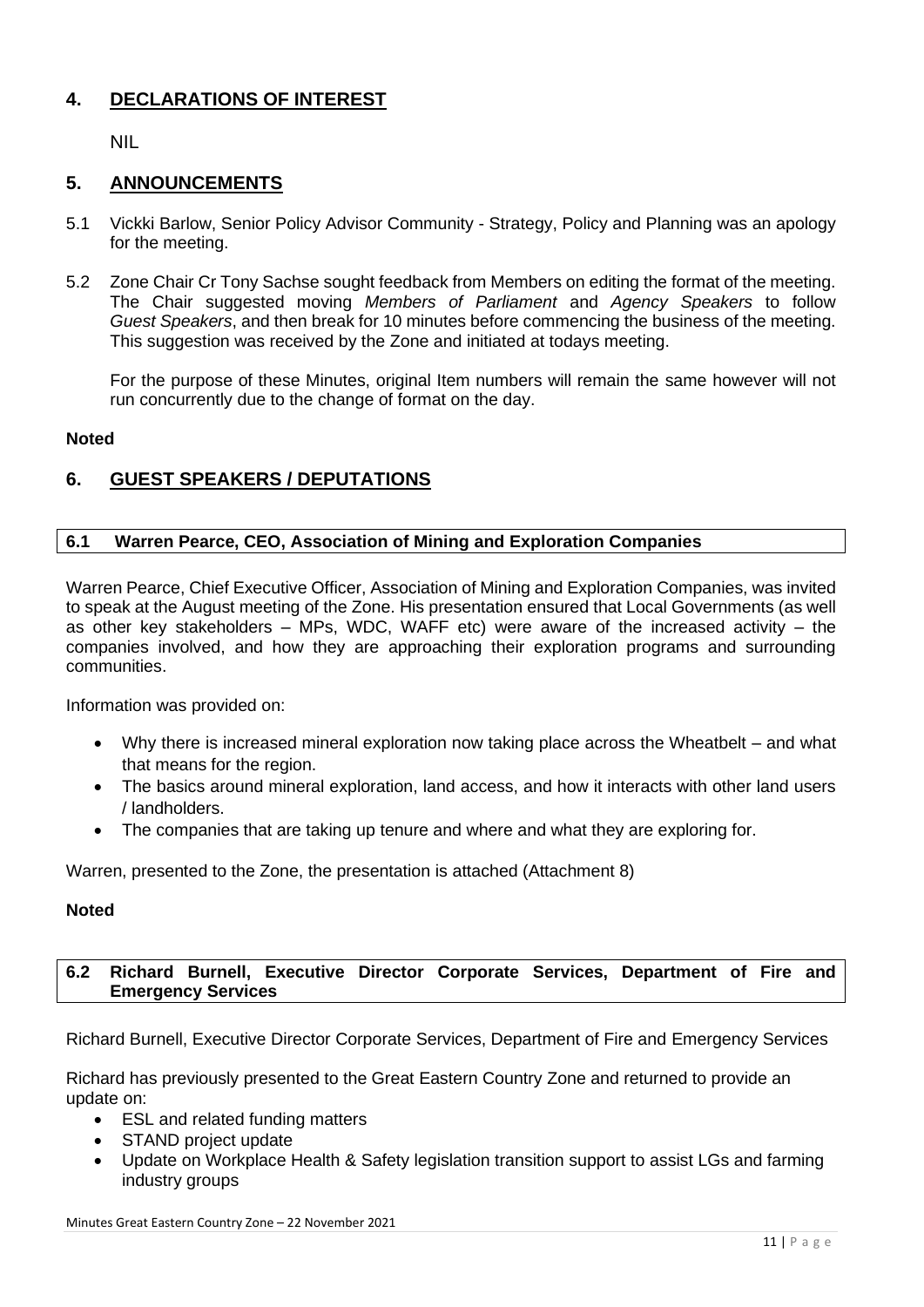Richard, presented to the Zone.

#### Comment:

Richard received a question on notice from the Shire of Nungarin in regard to who is determining what the requirements are for new buildings. Conflicting opinions were heard on if it is the direction of the Department of Fire and Emergency, or requests from the Local Government itself. Richard will reply directly to the Shire of Nungarin and to the Zone.

Richard's presentation is attached (Attachment 9)

#### **Noted**

<span id="page-11-0"></span>**6.3 Natalie Contos, Principal Policy Officer, Aboriginal Engagement**

Natalie was invited to present on Native Title. In her absence, she has provided the attached slides (Attachment 1) from a presentation earlier this year.

#### **Noted**

#### <span id="page-11-1"></span>**6.4 Jody Nunn, CEO, Reconciliation WA**

Jody was invited to present on Reconciliation Plans and how each Local Government can better engage with their aboriginal communities. Jody is unavailable to attend this meeting however has asked for 2022 dates in the hope of attending a future meeting.

#### **Noted**

#### <span id="page-11-2"></span>**11. MEMBERS OF PARLIAMENT**

Kathleen Brown, Electorate Officer, Office of Hon Mia Davies MLA

Ms Brown attended on behalf of Mia Davies MLC, Member for the Agricultural Region and highlighted the following information:

- The Aboriginal Cultural Heritage Bill was introduced last week to the Lower House. The Bill was forced through with little consultation time which will have flow on consequences. Mia encourages all Local Governments to put their views forward.
- From the Opposition point of view, they have raised the health system question if Covid does get in, can the hospital system handle it? They also want to ensure there is a teacher in front of all classes and that the vaccine roll out is available to everyone.
- The Regional Banking Taskforce is open for submissions, Local Governments are encouraged to participate.

# **NOTED**

# <span id="page-11-3"></span>**12. AGENCY REPORTS**

#### <span id="page-11-4"></span>**12.1 Department of Local Government, Sport and Cultural Industries**

Jennifer Collins, Department of Local Government, Sport & Cultural Industries – Regional Manger Wheatbelt, presented to the Zone.

Jennifer let the Zone know that the Department are hosting three "Work Health and Safety Act 2020" webinars for the sport and recreation industry:

- 26 November
- 29 November

Minutes Great Eastern Country Zone – 22 November 2021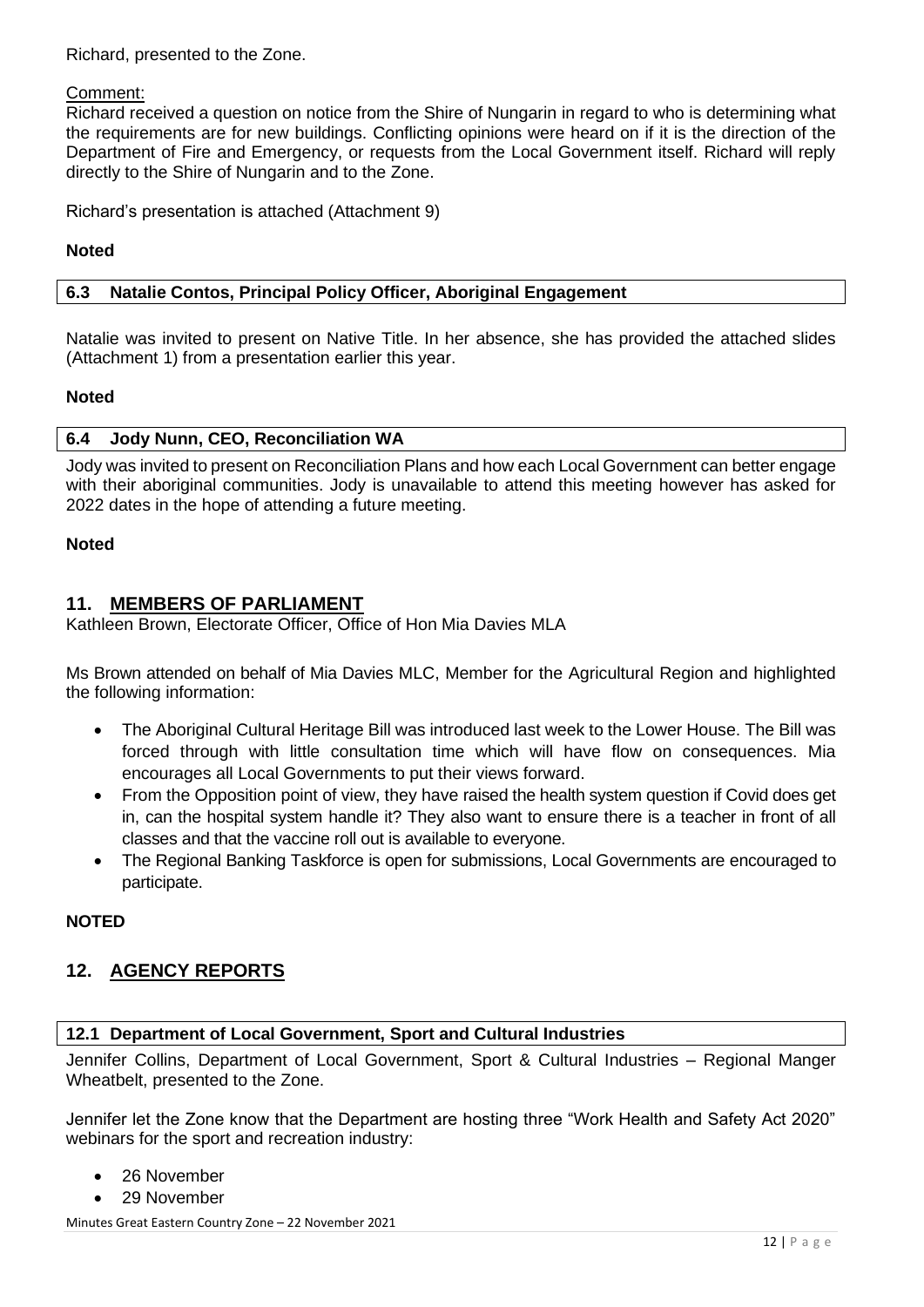• 30 November

Further information can be found on the [DLGSC home page.](https://www.dlgsc.wa.gov.au/)

Kid sport is 10 years old. There has been about 245,000 vouchers delivered to kids across the region. Jennifer thanked all those who have been involved.

#### **Noted**

#### <span id="page-12-0"></span>**12.2 Wheatbelt Development Commission**

Renee Manning, Wheatbelt Development Commission - Principal Regional Development Officer, provided an update to the Zone.

Renee tabled a report prior to the meeting, now attached (Attachment 10)

#### <span id="page-12-1"></span>**Noted**

#### **12.3 Main Roads Western Australia**

Ammar Mohammed, A/Regional Manager Wheatbelt, Main Roads, provided an update to the Zone.

During his presentation, Ammar let Members know that Main Roads Manager of Heavy Vehicles is happy to attend a future meeting to present. This will be brought to the Executive Committee for consideration.

#### **Noted**

#### <span id="page-12-2"></span>**12.4 Wheatbelt RDA**

Mandy Walker, Director Regional Development RDA Wheatbelt presented to the Zone, a report is attached (Attachment 7)

#### <span id="page-12-3"></span>**Noted**

#### **12.5 Water Corporation**

Mike Roberts, Regional Manager, Goldfields and Agricultural Regions was an apology for this meeting.

#### **Noted**

# <span id="page-12-5"></span><span id="page-12-4"></span>**7. MINUTES**

#### **7.1 Confirmation of Minutes from the Great Eastern Country Zone meeting held Monday 23 August 2021 (Attachment 2)**

The Minutes of the Great Eastern Country Zone meeting held on Monday 23 June 2021 have previously been circulated to Member Councils.

#### **RECOMMENDATION**

**Moved: Cr Karin Day Seconded: Cr Glenice Batchelor**

**That the Minutes of the Great Eastern Country Zone meeting held Monday 23 August 2021 are confirmed as a true and accurate record of the proceedings.**

#### **CARRIED**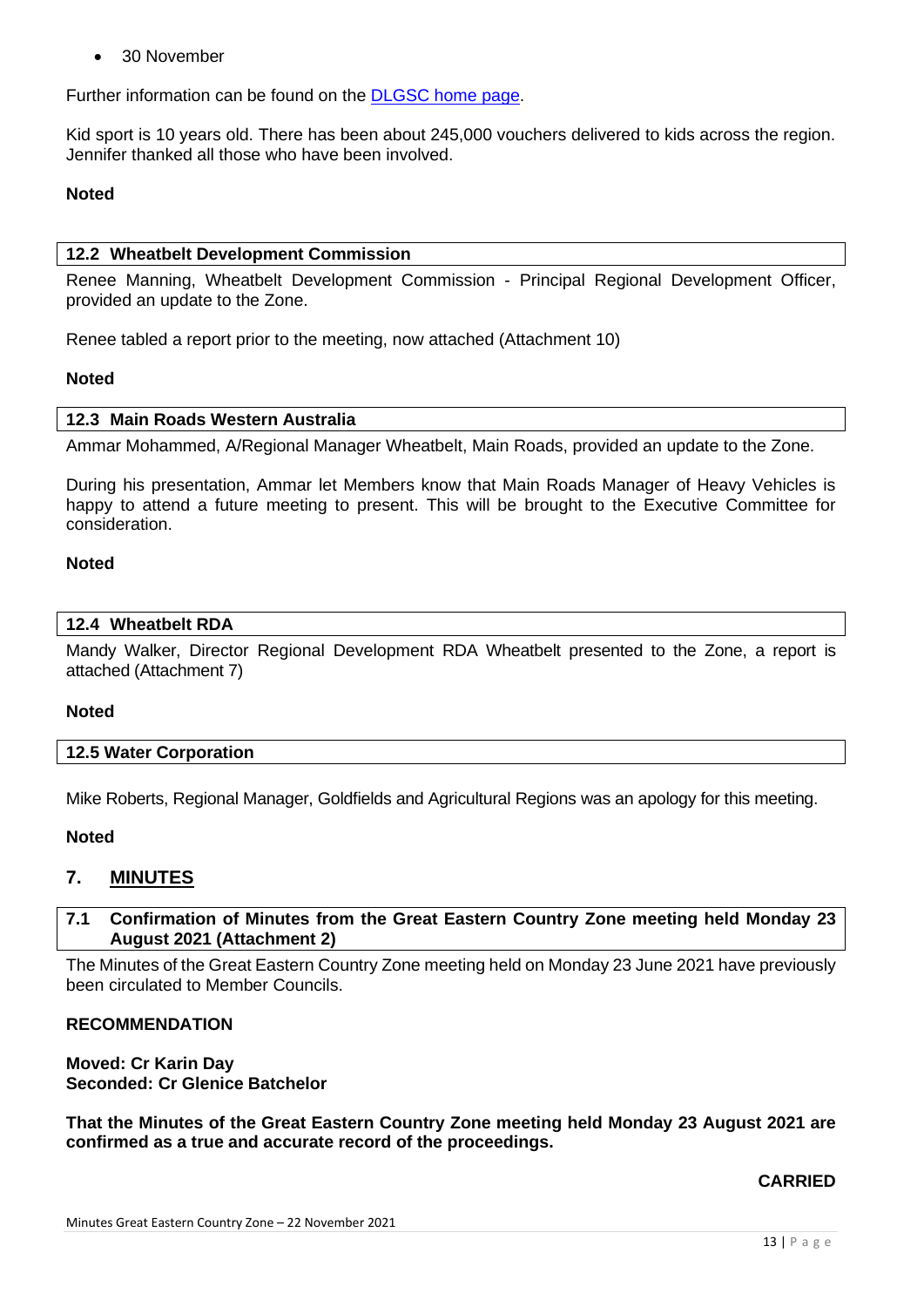#### <span id="page-13-0"></span>**7.2 Business Arising from the Minutes of the Great Eastern Country Zone Meeting Monday 23 August 2021**

**NIL**

#### <span id="page-13-1"></span>**7.2.1 Item 7.4, State Planning Policy**

#### **Background:**

At the August Zone meeting, it was suggested we seek a speaker to present on the extraction and carting of Morrel Lime in the Eastern Wheatbelt. The Executive Officer is still seeking confirmation of a speaker to attend a 2022 meeting of the Zone to address this topic.

Zone Comment:

To be discussed again by Executive Committee at the next Executive meeting in February.

#### **Noted**

#### <span id="page-13-2"></span>**8. ZONE BUSINESS**

#### <span id="page-13-3"></span>**8.1 Audit Report**

The 2021 Audited Financial Statements are attached (Attachment 3).

#### **RECOMMENDATION: Moved: Cr Mortimore Seconded: Cr Glenice Batchelor**

That Audited Financial Statements for the Great Eastern Country Zone be received.

#### **CARRIED**

#### <span id="page-13-4"></span>**8.2 Proposed Meeting Dates for 2021**

Meeting dates for the Great Eastern Country Zone's Executive Committee and Zone meetings were presented for the Zone's review and acceptance.

The Executive Committee dates are 1.5 weeks prior to the Zone meeting. Zone meetings are scheduled to align with State Council meetings.

| GREAT EASTERN COUNTRYZONE EXECUTIVE COMMITTEE 2022          |                     |                     |  |  |
|-------------------------------------------------------------|---------------------|---------------------|--|--|
| <b>Exec Comm</b><br><b>Meeting Dates</b><br><b>Thursday</b> | <b>Time</b>         | <b>HOST COUNCIL</b> |  |  |
| <b>10 February</b>                                          | Thursday<br>7.30 am | Teleconference      |  |  |
| 14 April                                                    | Thursday<br>7.30 am | Teleconference      |  |  |
| 16 June                                                     | Thursday<br>7.30 am | Teleconference      |  |  |
| 11 August                                                   | Thursday<br>7.30 am | Teleconference      |  |  |
| 17 November                                                 | Thursday<br>7.30 am | Teleconference      |  |  |

# NOTICE OF MEETINGS **GREAT EASTERN COUNTRYZONE EXECUTIVE COMMITTEE 2022**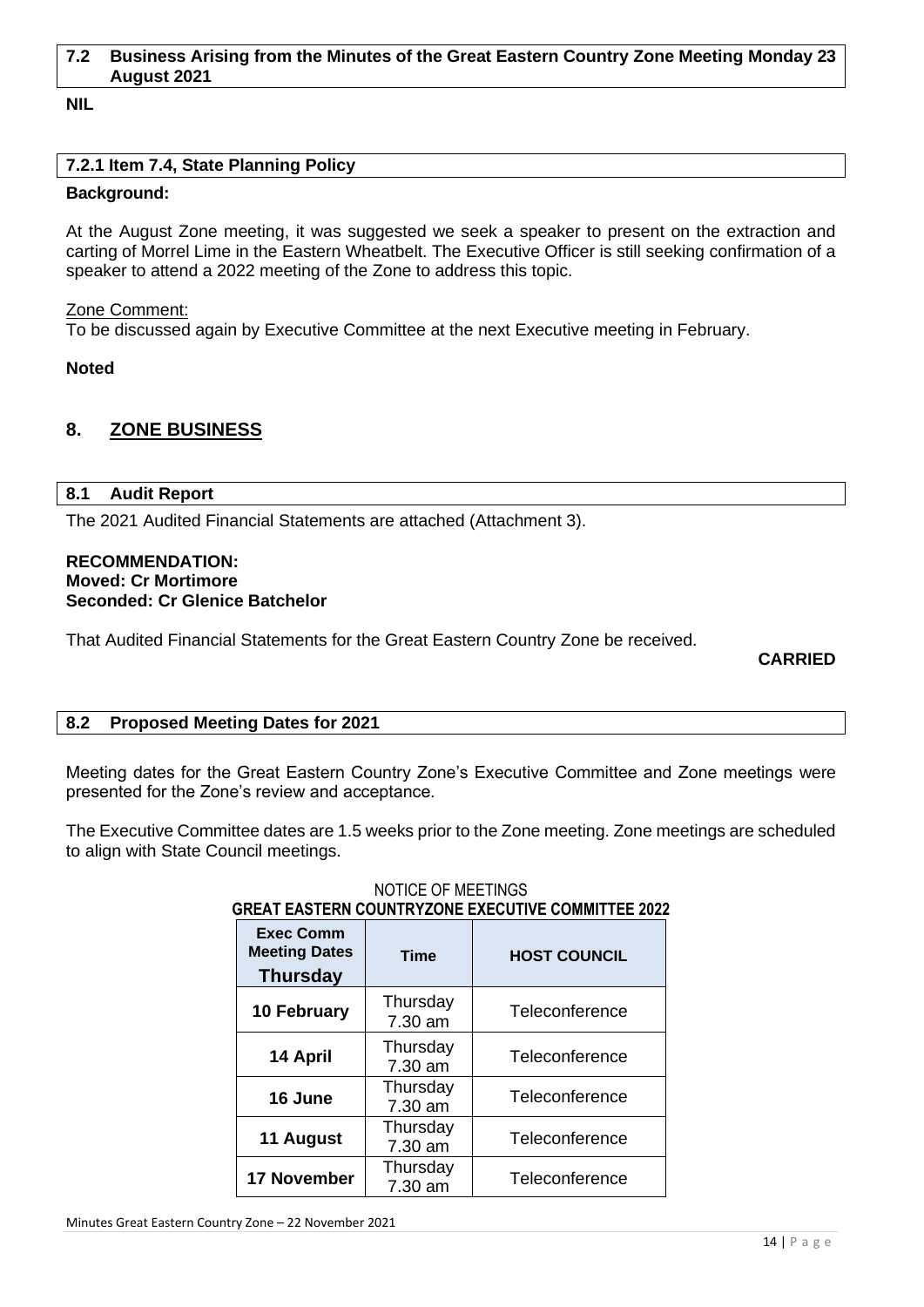*Please note WALGA's annual convention is being held 2-5 October 2022. Therefore all suggested meetings above will be held via teleconference.*

| Zone<br><b>Meeting Dates</b><br><b>Monday</b> | <b>Time</b>        | <b>Host</b><br><b>Council</b> | <b>State Council meeting</b><br><b>Dates 2022</b> |
|-----------------------------------------------|--------------------|-------------------------------|---------------------------------------------------|
| 21 February                                   | Monday<br>9.30 am  | Merredin                      | Wednesday<br>2 March                              |
| 26 April                                      | Tuesday<br>9.30 am | Kellerberrin                  | Wednesday 4 May                                   |
| 27 June                                       | Monday<br>9.30 am  | Merredin                      | Wednesday<br>6 July                               |
| 22 August                                     | Monday<br>9.30 am  | Kellerberrin                  | <b>Regional Meeting</b><br>1-2 September          |
| 28 November                                   | Monday<br>9.30 am  | Merredin                      | Wednesday<br>7 December                           |

#### NOTICE OF MEETINGS **GREAT EASTERN COUNTRY ZONE 2022**

## Zone Comment:

The Zone raised the possibility of changing the day of the Great Eastern Country Zone meetings. This suggestion will be discussed at the next meeting of the Executive committee.

#### **ZONE RECOMMENDATION Moved: Cr Glenice Batchelor Seconded: Cr Karin Day**

**That the Great Eastern Country Zone endorse the proposed dates, with the Executive Committee reviewing the dates at the next Executive meeting.**

# **CARRIED**

<span id="page-14-0"></span>**8.3 Agricultural Freight Group feedback request**

Zone Executive Officers were asked to provide feedback from the Agricultural Freight Group's member Zones as to the continuation of the Group. Feedback is requested on the role it should play particularly with regards to advocacy to the State Government and the frequency of meetings. The Group's current objectives are:

- 1. To achieve an integrated road/rail network to support the agricultural freight task.
- 2. To facilitate the development of local government policy and capacity for a coordinated efficient approach to the use of roads by heavy vehicles in the agricultural freight task.
- 3. To provide input to the Western Australian Local Government Association on the agricultural freight task.
- 4. To provide a forum to promote and advocate an understanding of the issues associated with local roads supporting the agricultural freight task.
- 5. To advocate a community and industry understanding of the issues associated with the agricultural freight task.

#### Zone Comment: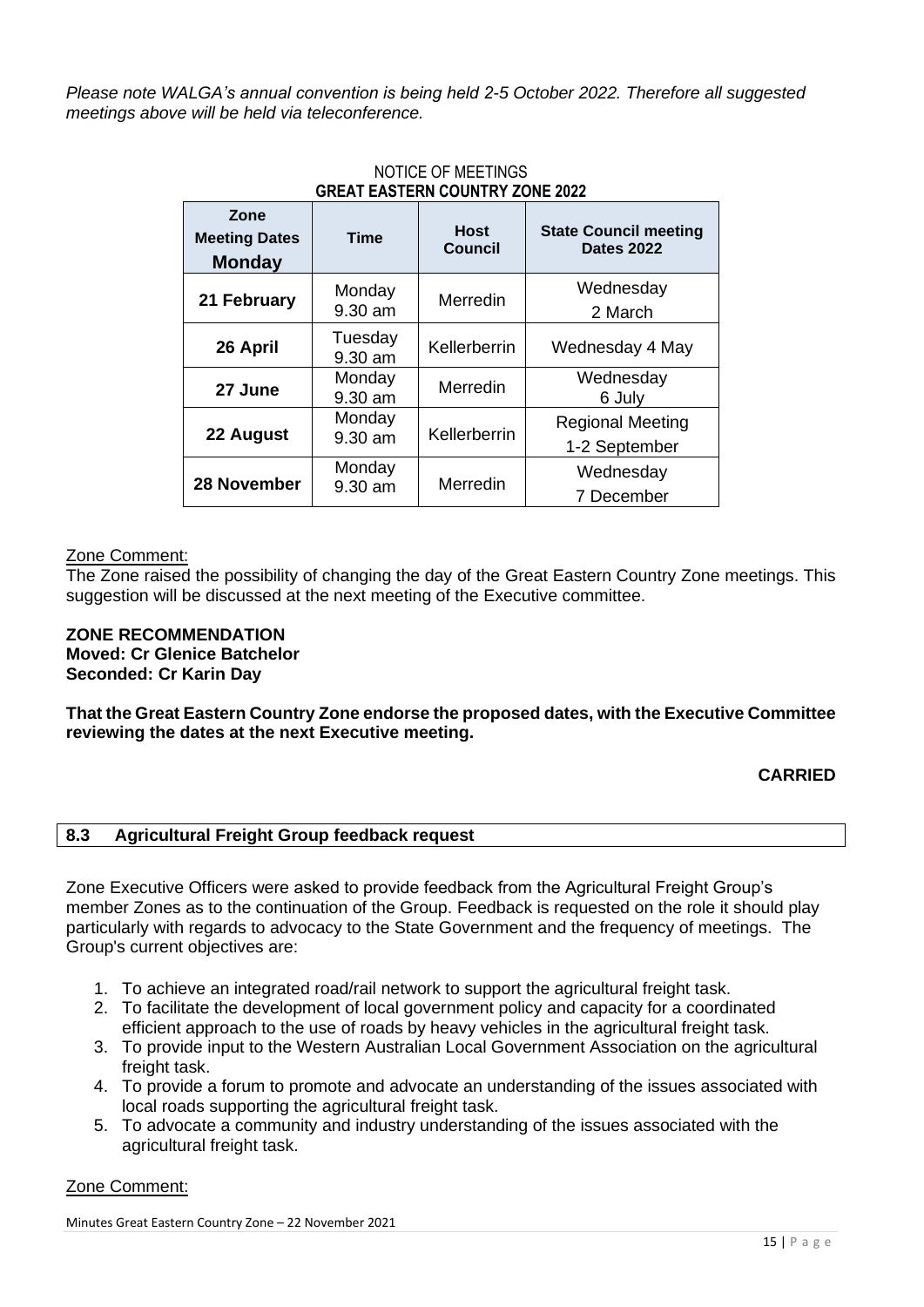The Zone discussed the structure of the Group isn't working. Cr Strange highlighted the work that has been achieved through the Group.

As the new representative, Cr Tony Sachse will attend the next meeting of the Agricultural Freight Group and participate in a discussion on how the Group can move forward, or if it should be dissolved.

#### **Noted**

<span id="page-15-0"></span>

| 8.4 Zone meeting start time |  |
|-----------------------------|--|

The Executive Officer was asked to receive feedback on a suggestion from one of the Zone's member Councils to change the start time of the Zone meetings from 9.30am to 10am moving forward.

If this change is recommended by the Zone, morning tea will be available from 9.30am with a meeting start time of 10am.

Zone Comment:

The Zone decided to keep the Zone meeting start time at 9.30am.

#### <span id="page-15-1"></span>**Noted**

#### **8.5 Local Government Legislative Reform**

*Tony Brown, Executive Manager, Governance and Organisational Services, WALGA*

#### **Background**

The Minister for Local Government, the Hon John Carey, MLA announced Local Government legislative reform initiatives on Wednesday 10 November 2021.

The reform proposals are based on the following six major themes:

- 1. Earlier intervention, effective regulation and stronger penalties
- 2. Reducing red tape, increasing consistency and simplicity
- 3. Greater transparency and accountability
- 4. Stronger local democracy and community engagement
- 5. Clear roles and responsibilities
- 6. Improved financial management and reporting.

The reform proposals are based on consultation undertaken over the last five years, and have been developed considering:

- The Local Government Review Panel Final Report (mid 2020)
- The City of Perth Inquiry Report (mid 2020)
- Department of Local Government, Sport and Cultural Industries (DLGSC) consultation on Act Reform (2017-2020)
- The Victorian Local Government Act 2020 and other State Acts
- The Parliament's Select Committee Report into Local Government (late 2020)
- Western Australian Local Government Association (WALGA) Submissions
- Direct engagement with local governments
- Correspondence and complaints
- Miscellaneous past reports.

The information on the reform initiatives can be found [here](https://www.dlgsc.wa.gov.au/local-government/strengthening-local-government/public-consultations/local-government-act-reform-consultation) and is attached (Attachment 4). The State Government have advised of a 3 month consultation period ending on 4 February 2022.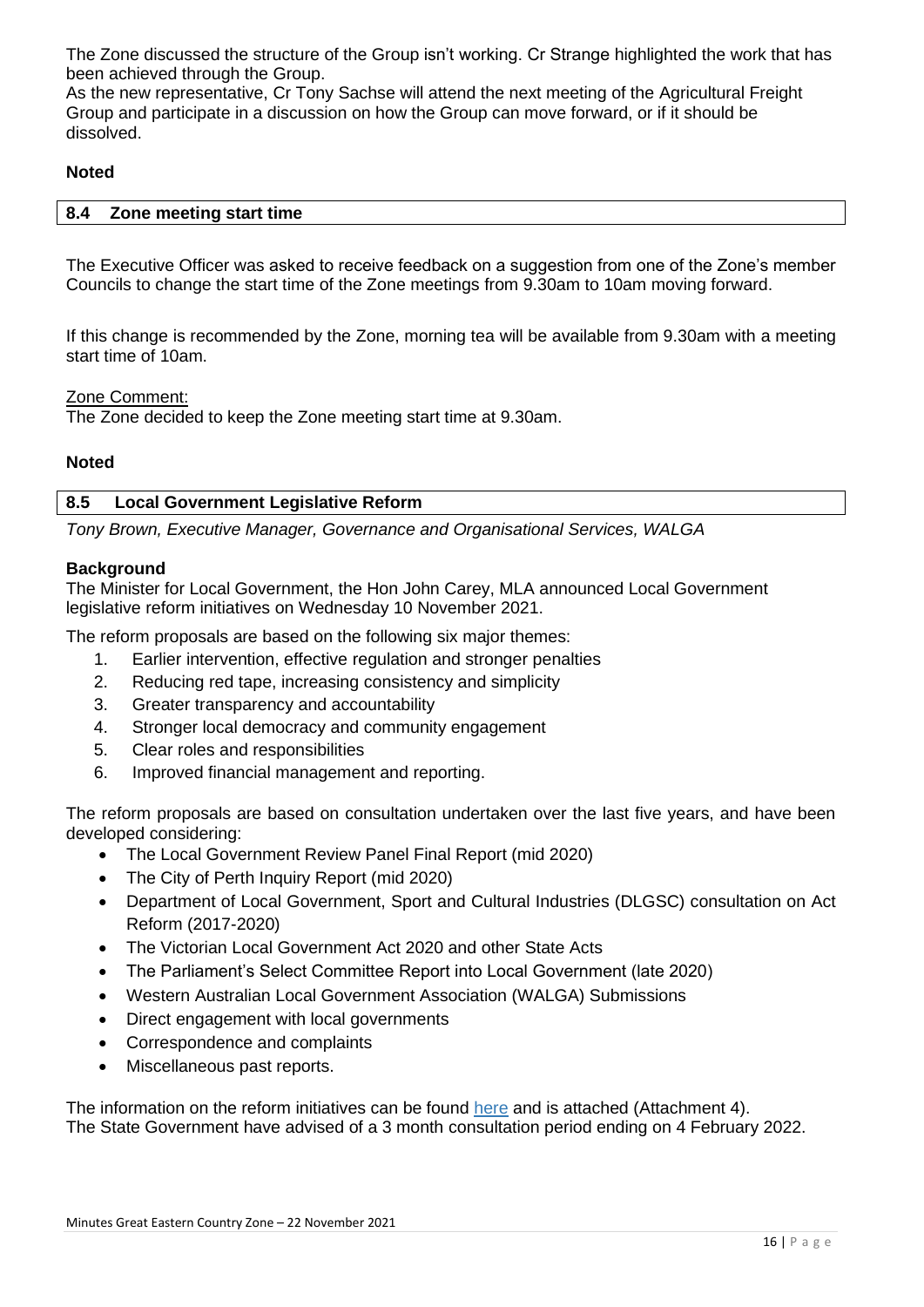# **Comment**

Many of the initiatives outlined as a part of this package have been informed by engagement between our Members and the Minister for Local Government. The Local Government sector will welcome the tiered approach to many requirements according to the differing size and scale of Local Governments.

The Local Government sector has been advocating for the following reform initiatives including:

- introduction of a contemporary intervention framework
- greater clarity of roles and responsibilities of Elected Members and Chief Executive Officers
- tiered compliance approach to financial reporting requirements according to size and scale of Local Governments
- model financial statements and fit for purpose financial ratios
- improved processes relating to regional subsidiaries to facilitate collaborative service delivery
- reducing unnecessary red-tape and a more flexible approach to enable resource sharing
- retention of current election cycle for Elected Members, and
- simplification of strategic planning processes and community engagement models.

WALGA will prepare information to the sector analysing the proposals against current sector positions and recommending positions on proposals that currently do not have a formal position. Sector feedback will be requested with a view to providing a sector response to all of the proposals.

# Zone Comment:

The Zone raised consultation timeframes being an issue. Most Local Governments don't meet until February, however country Shires want to have an input. It was discussed whether an online meeting at the end of January would be of benefit, or if Members should review the document released by WALGA on 23 November and either provide feedback through the State Councillor, or go ahead with an online meeting.

It was decided to review the WALGA document initially and provide feedback through the Great Eastern Country Zone's State Councillor. If WALGA does not address concerns, than a meeting can be considered.

#### <span id="page-16-0"></span>**Noted**

# **8.6 Work Health and Safety (WHS) Legislation Update**

*Susie Moir, Policy Manager, Resilient Communities*

#### **Executive Summary**

- The Work Health and Safety Act 2020 (WHS legislation) was passed by the West Australian Parliament in November 2020, and is expected to come into effect in January 2022 with the Regulations and transition period still to be finalised.
- The new WHS legislation introduces a number of new legal terms and concepts, including the term Person Conducting a Business or Undertaking (PBCU). Further, volunteers are now included in the definition of Workers.
- The Local Government sector has expressed concern with the new WHS legislation, particularly around the implications for the management of volunteer bushfire brigades (BFBs).
- A Duty of Care may be shared with others, and if more than one person has a duty in relation to the same matter, they must consult, cooperate and coordinate their activities, which adds additional complexity in the case of BFBs.
- WALGA and LGIS are working to provide support and resources to the sector to assist with the transition to the new WHS legislation.

#### **Background**

The Work Health and Safety Act 2020 was passed by the West Australian Parliament in November 2020, and is expected to come into effect in January 2022 with the Regulations and transition period still to be finalised.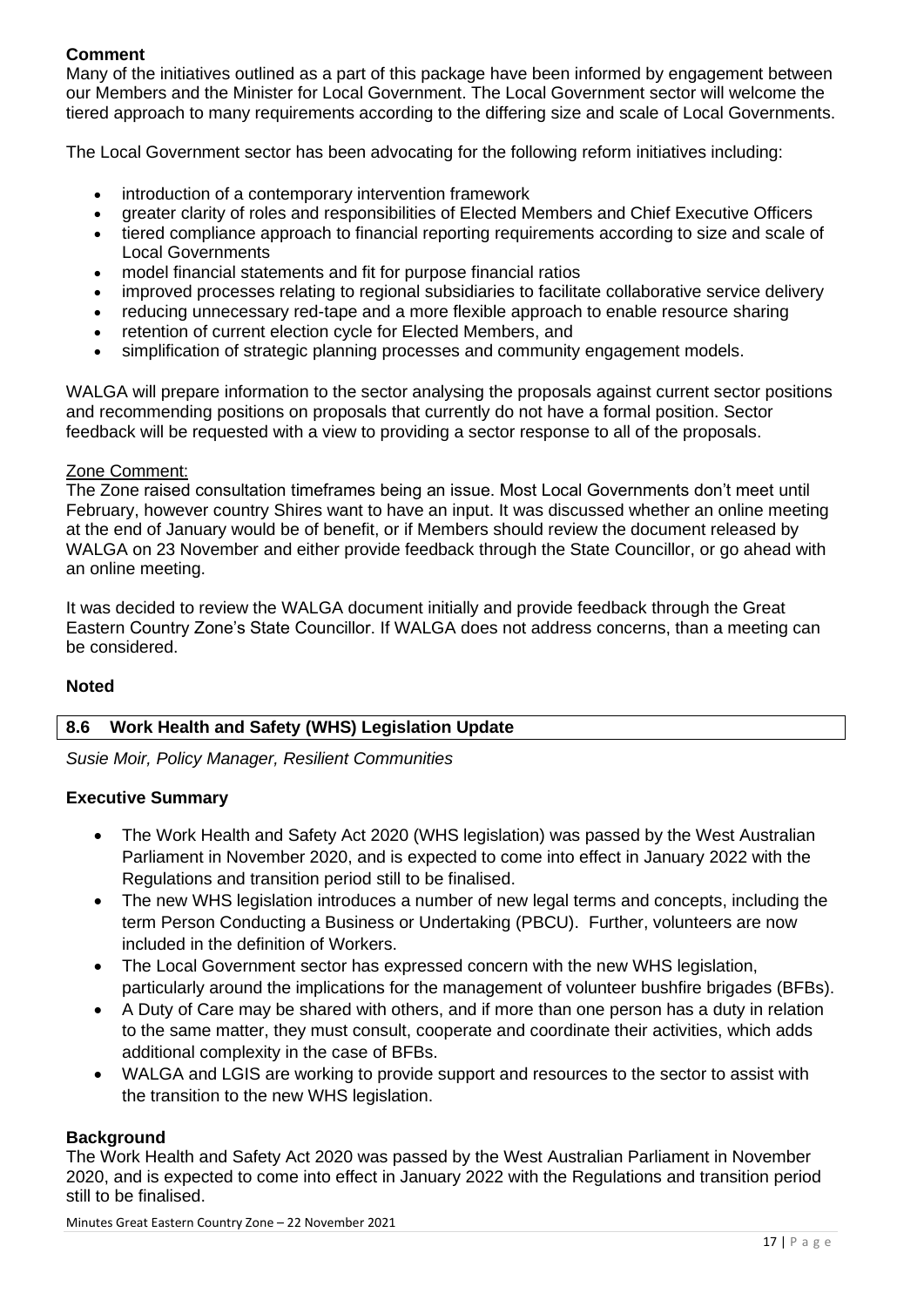The main changes in the new legislation are:

- The primary duty holder is the 'person conducting a business or undertaking' (PCBU) which is intended to capture a broader range of contemporary workplace relationships;
- A broader definition of 'worker' which specifically includes volunteers, including BFB volunteers;
- Broader and overlapping duties of care attach to those who have the capacity to exercise influence and control over health and safety matters and a duty to consult with other duty holders;
- A positive duty of due diligence for officers of a PCBU; and
- Increased penalties for offences under the WHS legislation and the introduction of industrial manslaughter provisions;

On 31 August WALGA and LGIS delivered a webinar on the new WHS legislation which was attended by more than 140 people from 80 Local Governments. A panel of presenters from LGIS, Department of Fire and Emergency Services (DFES), McLeods Barristers and Solicitors, and the City of Mandurah shared their knowledge and experience in relation to the new legislation, WHS obligations, and BFB volunteer training and management. The webinar is available on the WALGA [website](https://walga.asn.au/Policy-Advice-and-Advocacy/Emergency-Management/Information-for-Local-Governments) and a FAQ document is being developed jointly by LGIS and DFES. LGIS has also prepared a Volunteer Handbook and CEO Briefing Note on the WHS legislation available on their website.

# **Comment**

WALGA and LGIS are continuing to liaise with DFES and DMIRS on these issues, recognising the need for further information and clarification regarding the implications and requirements of the WHS legislation for the sector's management of bushfire brigade volunteers. Other activities that WALGA is undertaking include:

- Meetings with the Workplace Commissioner Darren Kavanagh and other groups responsible for Volunteer organisations and DFES to discuss the concerns being raised by volunteers and relevant organisations.
	- $\circ$  This was a positive meeting with all wanting to put in place reasonable and practical measures to assist Local Governments and Volunteers. The Workplace Commissioners' department DMIRS has released [a Guide to Work health and safety](https://www.dmirs.wa.gov.au/sites/default/files/atoms/files/211103_gl_whsvolunteer.pdf)  [for volunteer organisations](https://www.dmirs.wa.gov.au/sites/default/files/atoms/files/211103_gl_whsvolunteer.pdf) which WALGA provided feedback on.
	- $\circ$  On 12 November DMIRS delivered a webinar for volunteers and volunteer organisations;
- LGIS is obtaining legal advice about which Local Government officers are considered 'officers' for the purposes of the WHS legislation which will be provided to the sector;
- WALGA is developing a scope of works for a WHS consultant to develop additional tools and resources to support the sector; and
- WALGA will advocate to the Minister for the commencement of the WHS legislation for Local Governments to be delayed until June 2022 to allow additional time to ensure that safe work practices are implemented for volunteers.

To inform its advocacy on this and sector emergency management issues more generally, WALGA is also undertaking an Emergency Management Survey of Local Governments to ascertain the sentiment of the sector to their emergency management obligations, and to understand how they are undertaking their management of BFBs. The survey includes questions about the types of additional support that Local Governments require in order to comply with the WHS legislation. Preliminary survey feedback indicates:

• Local Governments need more information on Work Health and Safety and Guidelines and templates to support compliance with the legislation;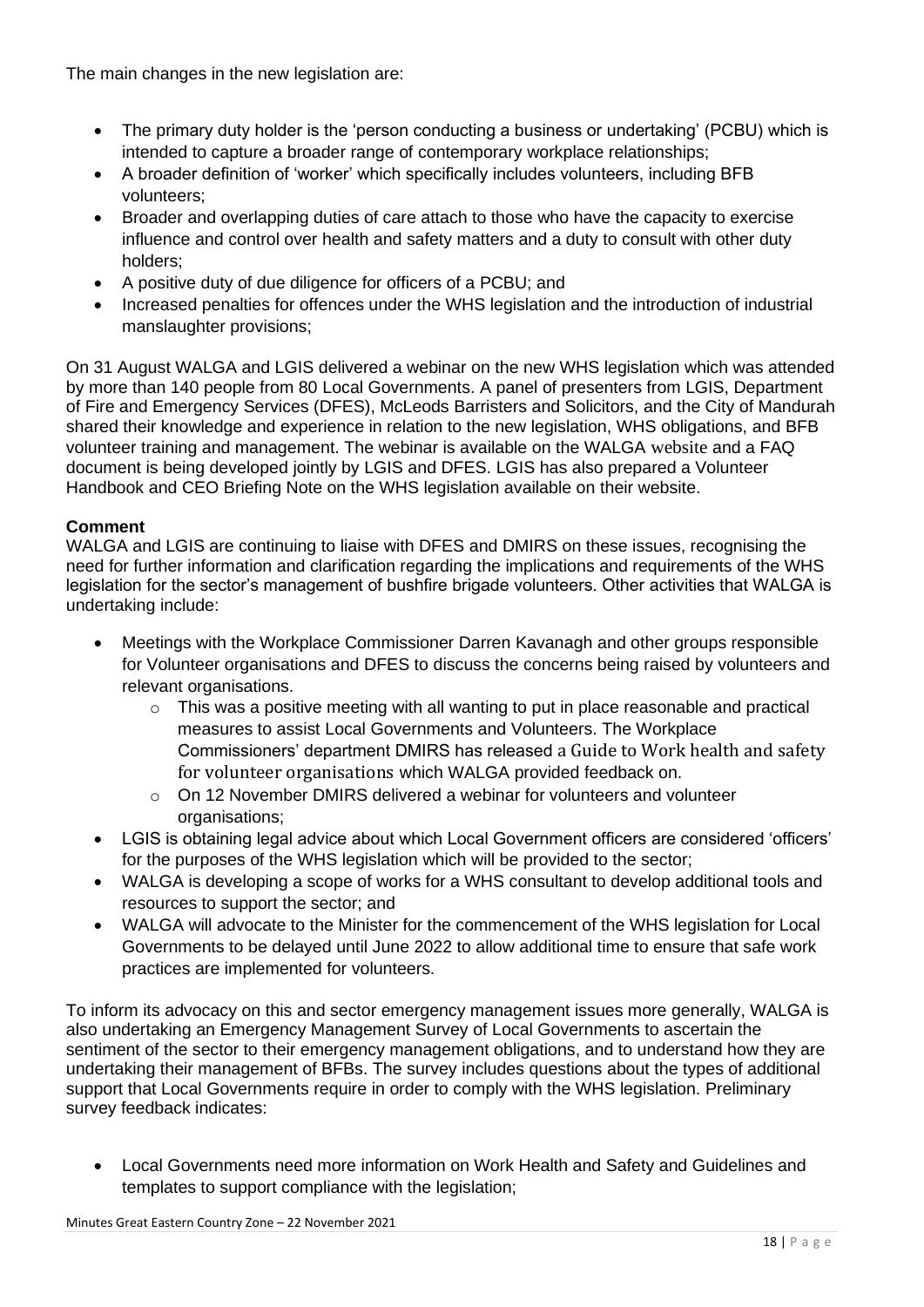- Further work is needed to ensure that Local Governments are well prepared to meet WHS requirements in relation to:
	- $\circ$  Providing up to date Standard Operating Procedures and directives for incident response;
	- o Training for use of vehicles and equipment use;
	- $\circ$  Ensuring Bush Fire brigade stations do not present a risk to health and safety; and
	- o Providing for volunteer fatigue management and access to welfare services; and
- Local Governments generally feel well prepared in relation to WHS regarding provision of personal protective equipment for volunteers.

#### **Recommendation**

#### **That the update on the Work Health and Safety (WHS) legislation be noted.**

#### **Noted**

#### <span id="page-18-0"></span>**8.7 Bridges Renewal Program**

The Liberal and Nationals Government is investing \$250 million in initiatives that will improve heavy vehicle safety, keep freight moving and create new economic opportunities and jobs.

Applications are now open for the Bridges Renewal Program (BRP) and the Heavy Vehicle Safety and Productivity Program (HVSPP).

The Media release can be found [Here](https://minister.infrastructure.gov.au/buchholz/media-release/250-million-improve-roads-and-keep-freight-moving) , and Further information and links to apply can be found [Here](https://investment.infrastructure.gov.au/about/local-initiatives/bridges-renewal-program.aspx)

#### <span id="page-18-1"></span>**Noted**

#### **8.8 Social Housing Information Item**

The Hon John Carey MLA, Minister for Housing; Local Government; released this press release, [Regional WA to benefit from record investment in social housing,](https://www.mediastatements.wa.gov.au/Pages/McGowan/2021/09/Regional-WA-to-benefit-from-record-investment-in-social-housing.aspx) in early September. The release outlines a record social housing investment to deliver up to 275 new regional homes by mid-2023. Please see link for further information.

#### **Noted**

# <span id="page-18-3"></span><span id="page-18-2"></span>**9. ZONE REPORTS**

#### **9.1 Zone President Report**

New Zone President Cr Tony Sachse, acknowledged the outgoing President, Rhona Cole, previous Councillor at Narembeen for all she has done during her time as a Councillor and as the Zone President.

#### **Noted**

#### <span id="page-18-4"></span>**9.2 Local Government Agricultural Freight Group**

The Chair thanked Rod Forsyth for his time on the Committee.

#### **Noted**

#### <span id="page-18-5"></span>**9.3 Wheatbelt District Emergency Management Committee**

*By Cr Tony Sachse (Delegate)*

Cr Tony Sachse tabled a report prior to the meeting (Attachment 11) and provided his report to the Zone.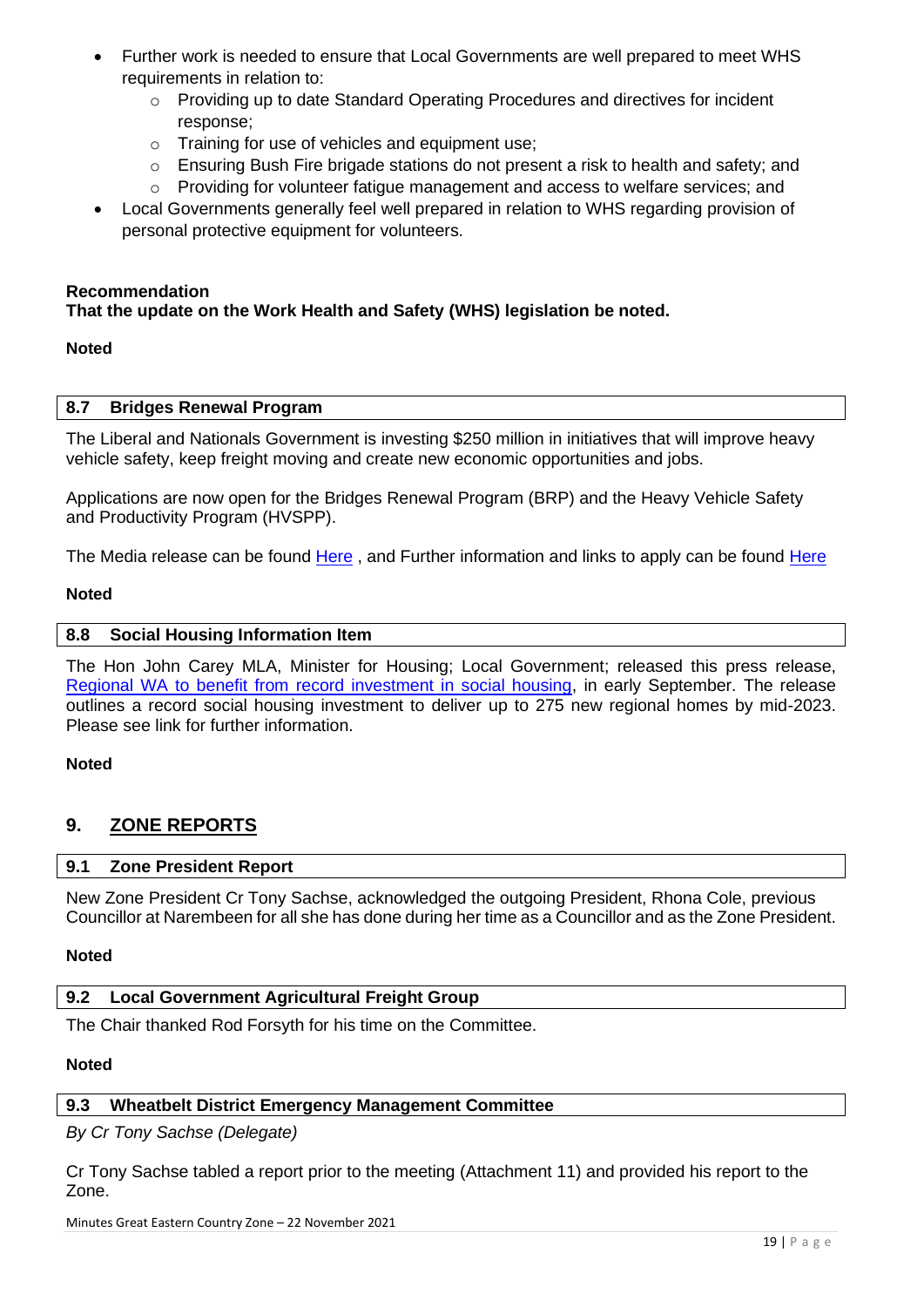#### Comment:

Cr Sachse highlighted action relating to information on any decisions that have been made regarding MOUs or understandings developed between Local Governments for resource sharing, particularly regarding specific expertise such as Environmental Health Officers. This is following on from the Wooroloo Fire Recovery this year. Cr Sachse would appreciate feedback to bring forward to the next meeting of the Wheatbelt District Emergency Management Committee.

#### **RECOMMENDATION**

#### **Moved: Cr Wayne Della Bosca Seconded: Cr Pippa de Lacy**

**That the Wheatbelt District Emergency Management Committee Report and attachments be received.**

#### **CARRIED**

<span id="page-19-0"></span>

| 9.4 | <b>Regional Health Advocacy Group</b> |  |  |
|-----|---------------------------------------|--|--|
|-----|---------------------------------------|--|--|

*By Cr Glenice Batchelor*

Cr Batchelor reported on the Regional Health Advocacy Group at the meeting.

Comment:

- Cr Bachelor congratulated Cr Alison Harris on being the new representative of the group and asked all initial feedback be given through Cr Harris, with Cr Batchelor as proxy.
- There are four existing priorities for the Group, should Members feel the priority areas are incorrect, please provide feedback;
- 1. GP and health workforce attraction and retention
- 2. Guaranteed availability of services and transportation
- 3. Aged care services, packages, and policy
- 4. Volunteer workforce management and support e.g., St John's Ambulance

The next meeting of the Regional Health Group will be on Friday 10 December.

#### **RECOMMENDATION**

**Moved: Cr Melanie Brown Seconded: Cr Emily Ryan**

**That the Regional Health Advocacy Group Report be received.**

#### **CARRIED**

#### <span id="page-19-1"></span>**9.5 WALGA Roadwise**

Cliff Simpson, Road Safety Advisor (Wheatbelt North), Infrastructure, provided an update to the Zone (Attachment 5)

#### **RECOMMENDATION**

#### **Moved: Cr Glenice Batchelor Seconded: Cr Pippa de Lacy**

#### **That the WALGA Roadwise Report be received.**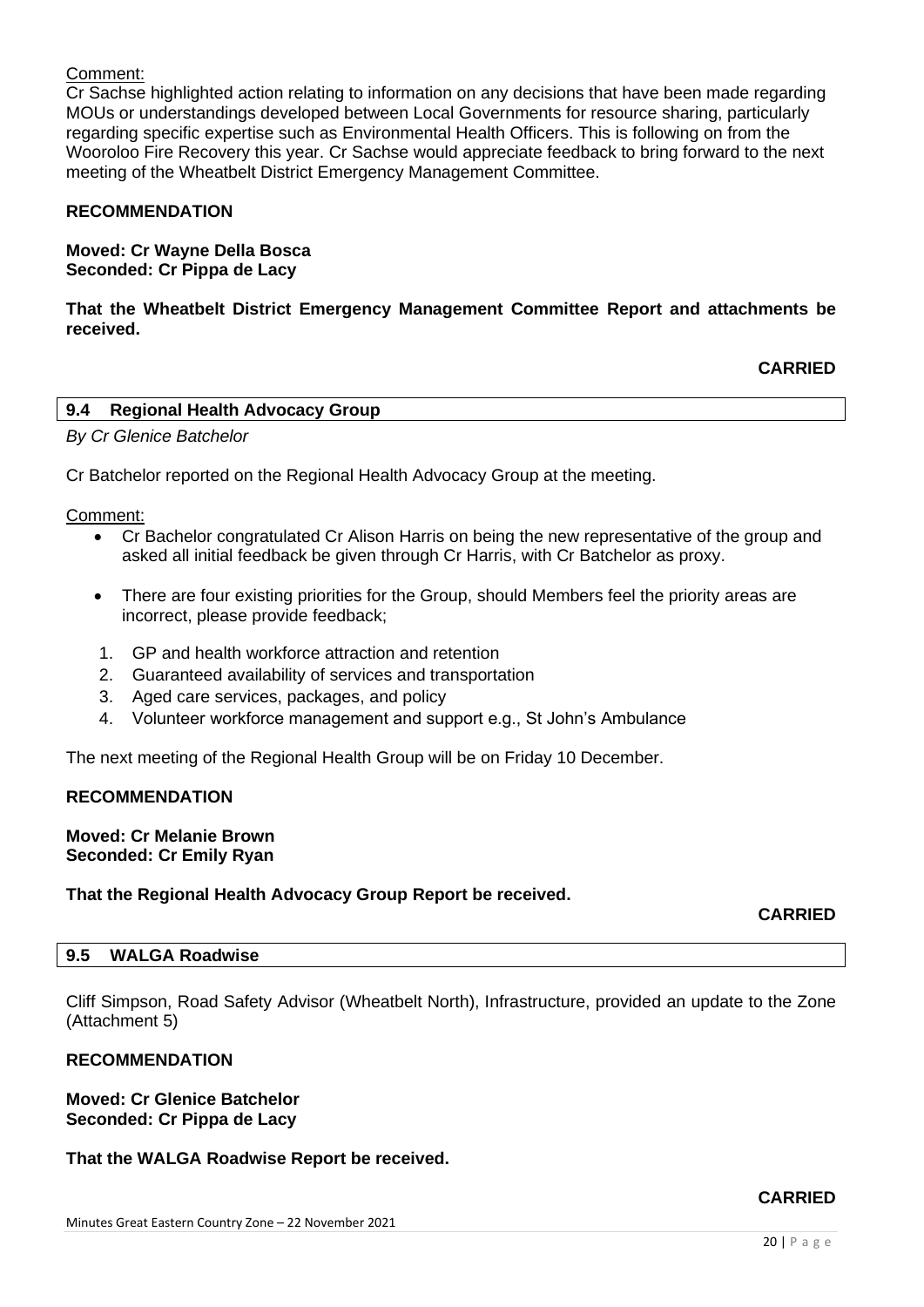# <span id="page-20-0"></span>**10. WESTERN AUSTRALIAN LOCAL GOVERNMENT ASSOCIATION (WALGA) BUSINESS**

#### <span id="page-20-1"></span>**10.1 State Councillor Report**

*Cr Stephen Strange*

During his address, Cr Strange highlighted the resignation of Tracy Roberts, WALGA President, at the next meeting of State Council on Wednesday 1 December.

# **RECOMMENDATION**

**Moved: Cr Stephen Strange Seconded: Cr Karin Day**

**That the State Councillor Report be received.**

**CARRIED**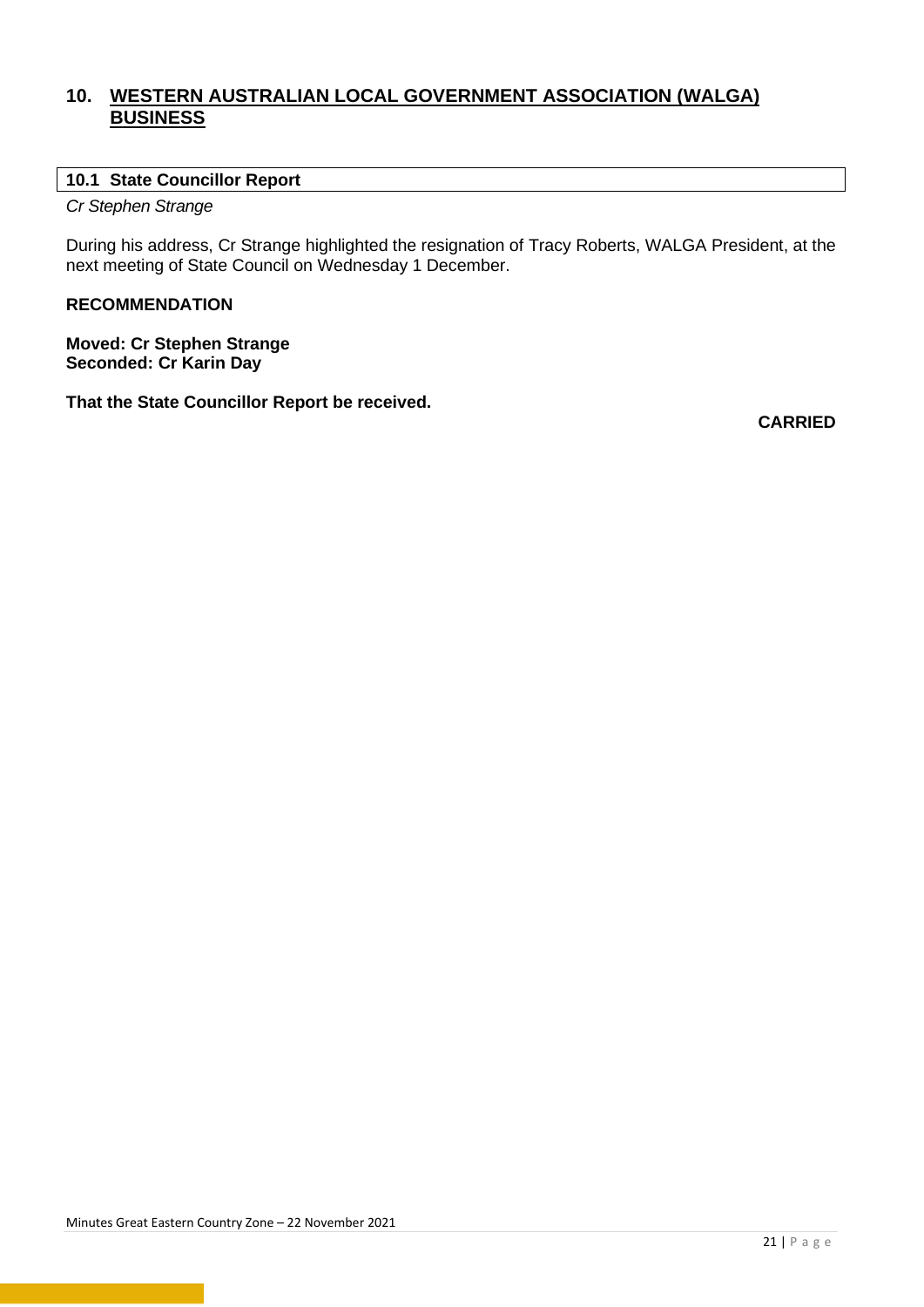# **10.2 WALGA Status Report**

*By Tony Brown, Executive Officer*

# **BACKGROUND**

Presenting the Status Report for November 2021 which contains WALGA's responses to the resolutions of previous Zone Meetings.

# **COMPLETE ZONE STATUS REPORT NOVEMBER 2021**

<span id="page-21-0"></span>

| <b>Zone</b>               | <b>Agenda Item</b>                                                                                  | <b>Zone Resolution</b>                                                                                                                                                                                                                                                                                                                                                                                           | <b>WALGA Response</b>                                                                                                                                                                                                                                                                                                                                                                                                                                                                                                                                                                                                                                                                                                                                                     | <b>Update</b> | <b>WALGA Contact</b>                                                                                                             |
|---------------------------|-----------------------------------------------------------------------------------------------------|------------------------------------------------------------------------------------------------------------------------------------------------------------------------------------------------------------------------------------------------------------------------------------------------------------------------------------------------------------------------------------------------------------------|---------------------------------------------------------------------------------------------------------------------------------------------------------------------------------------------------------------------------------------------------------------------------------------------------------------------------------------------------------------------------------------------------------------------------------------------------------------------------------------------------------------------------------------------------------------------------------------------------------------------------------------------------------------------------------------------------------------------------------------------------------------------------|---------------|----------------------------------------------------------------------------------------------------------------------------------|
| <b>Great Eastern</b>      | 2018 November 29<br>Zone Agenda Item 7.3<br><b>Container Deposit Scheme</b><br>Locations            | That the Great Eastern Country Zone requests that:<br>All Local Governments be guaranteed, as a minimum,<br>one flexible refund point in their area.<br>A flexible access point should be defined as a refund<br>2.<br>point which, as a minimum, is open 16 hours each two<br>week period, including at least 8 hours at weekends<br>The State Government provide appropriate funding for the refund<br>points. | The Container Deposit Scheme was launched in October<br>2020. To date the Scheme has delivered over 200 refund<br>points across WA. This will increase to the required 229<br>by 1 October 2021.<br>WALGA will continue to advocate for, as a minimum, one<br>flexible refund point per Local Government area. WALGA<br>has also raised with Government the definitions of flexible<br>refund points and how this is applied. The former<br>Environment Minister indicated the definitions would be<br>reviewed in May 2021 and WALGA and other<br>stakeholders would be consulted as part of the process.<br>MWAC provided a Submission to the Department of Water<br>and Environmental Regulation regarding this matter and<br>continued to advocate for these matters. | Ongoing       | <b>Nicole Matthews</b><br>A/Executive Manager,<br>Strategy, Policy and<br>Planning<br>nmatthews@walga.asn.au<br>9213 2039        |
| <b>Great Eastern</b><br>C | 2020 February 26<br>Zone Agenda Item 7.1<br><b>Federal Government</b><br><b>Drought Communities</b> | That the Great Eastern Country Zone requests WALGA, in<br>consultation with ALGA, to liaise with the WA State Government<br>Ministers for Water, Agriculture and Environment to provide a<br>coordinated holistic response in respect to the ongoing drying<br>climate issues and access to the Drought Communities Funding<br>Program.                                                                          | <b>State Council Resolution</b><br>That State Council endorse the recommendation from the<br>Great Eastern Country Zone relating to the Federal<br>Government Drought Communities Program.<br>That the Great Eastern Country Zone requests<br>WALGA, in consultation with ALGA, to liaise with the<br>WA State Government Ministers for Water,<br>Agriculture and Environment to provide a coordinated<br>holistic response in respect to the ongoing drying<br>climate issues and access to the Drought<br>Communities Funding Program.                                                                                                                                                                                                                                  | Ongoing       | <b>Nicole Matthews</b><br>A/Executive Manager,<br>Strategy, Policy and<br><b>Planning</b><br>nmatthews@walga.asn.au<br>9213 2039 |

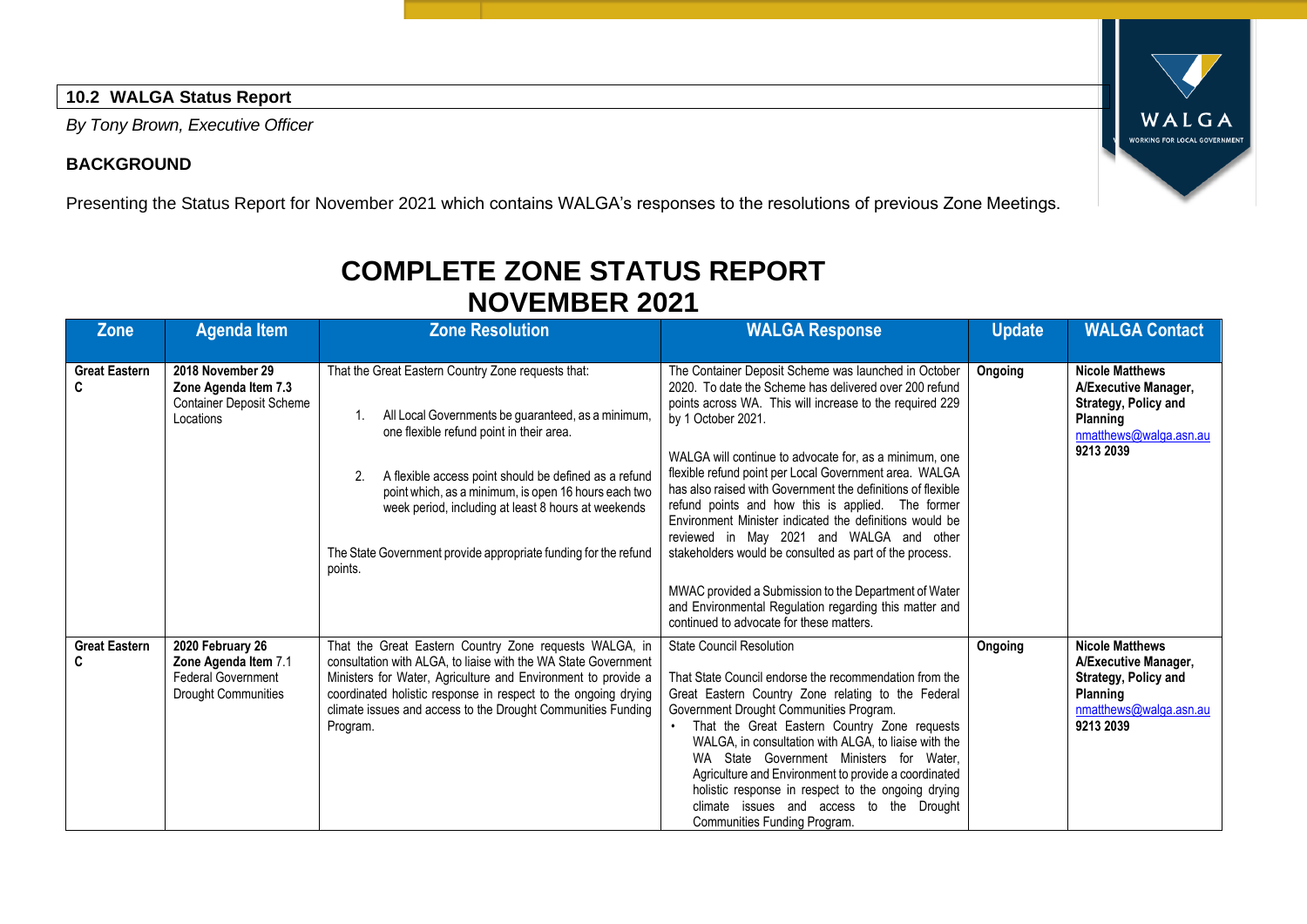|                      |                                                                                    |                                                                                                                                                                                                                                                           | RESOLUTION 37.1/2020<br>WALGA has continued its advocacy on drought<br>assistance for Western Australia with representations to<br>the Hon David Littleproud MP, Minister for Agriculture, and<br>Northern Australia; the Hon Alannah MacTiernan MLC,<br>Minister for Regional Development and Food; Hydrogen<br>Industry; and WA Federal Government members,<br>including meetings between the WALGA Deputy<br>President and Senators Dean Smith and Slade Brockman.<br>WALGA also met with Minister MacTiernan's Chief of Staff<br>on this issue. |                         |                                                                                                        |
|----------------------|------------------------------------------------------------------------------------|-----------------------------------------------------------------------------------------------------------------------------------------------------------------------------------------------------------------------------------------------------------|-----------------------------------------------------------------------------------------------------------------------------------------------------------------------------------------------------------------------------------------------------------------------------------------------------------------------------------------------------------------------------------------------------------------------------------------------------------------------------------------------------------------------------------------------------|-------------------------|--------------------------------------------------------------------------------------------------------|
|                      |                                                                                    |                                                                                                                                                                                                                                                           | Correspondence from Minister Littleproud received in<br>October 2020 indicated that details of the<br>Commonwealth's Regional Drought Resilience Planning<br>Program were still being worked through with the WA<br>Government, which was yet to commit to co-funding the<br>program. WALGA subsequently sought an assurance that<br>Minister MacTiernan remained committed to 'working with<br>the Minister for Water to ensure WA local government<br>optimally benefit from the Future Drought Fund'.                                            |                         |                                                                                                        |
|                      |                                                                                    |                                                                                                                                                                                                                                                           | On 4 July 2021 it was announced that the WA Government<br>had been allocated \$1.3m of the \$9.85m available under<br>the Regional Drought Resilience Planning Program for<br>2021-22 to undertake planning for the Northern Midwest,<br>Southern Wheatbelt and Great Southern Inland regions.<br>This work will be led by Regional Development<br>Commissions working with Local Governments and is due<br>for completion by 30 June 2022. The WA Government not<br>provided a matching cash contribution for this program.                        |                         |                                                                                                        |
|                      |                                                                                    |                                                                                                                                                                                                                                                           | The WA Government's application to the National Water<br>Grid Fund seeking \$3.65 million in Federal funding to<br>support the State's \$3.65 million investment to refurbish<br>70 agricultural area dams in dryland communities was<br>unsuccessful. The Minister for Water has indicated that he<br>is working closely with the Minister MacTiernan, to secure<br>Federal funding for priority WA water projects in WA.                                                                                                                          |                         |                                                                                                        |
| <b>Grt Eastern C</b> | 2021 23 August Zone<br>Agenda Item 7.1<br>Regional<br>Telecommunications<br>Review | That the Great Eastern Country Zone provides the following<br>input to the WALGA submission:<br>1. The Zone would like to establish a better policy with the<br>providers on the use of backup generators for better service<br>reliability and delivery. | WALGA submission to the<br>Regional<br>The<br>Telecommunications Review 2021 included narrative<br>specific to the use of backup generators identified by the<br>Great Eastern Country Zone, and included the following<br>Recommended Solution:                                                                                                                                                                                                                                                                                                    | <b>November</b><br>2021 | Ian Duncan, Executive<br>Manager Infrastructure •<br>Infrastructure, 9213 2031<br>iduncan@walqa.asn.au |

Minutes Great Eastern Country Zone – 22 November 2021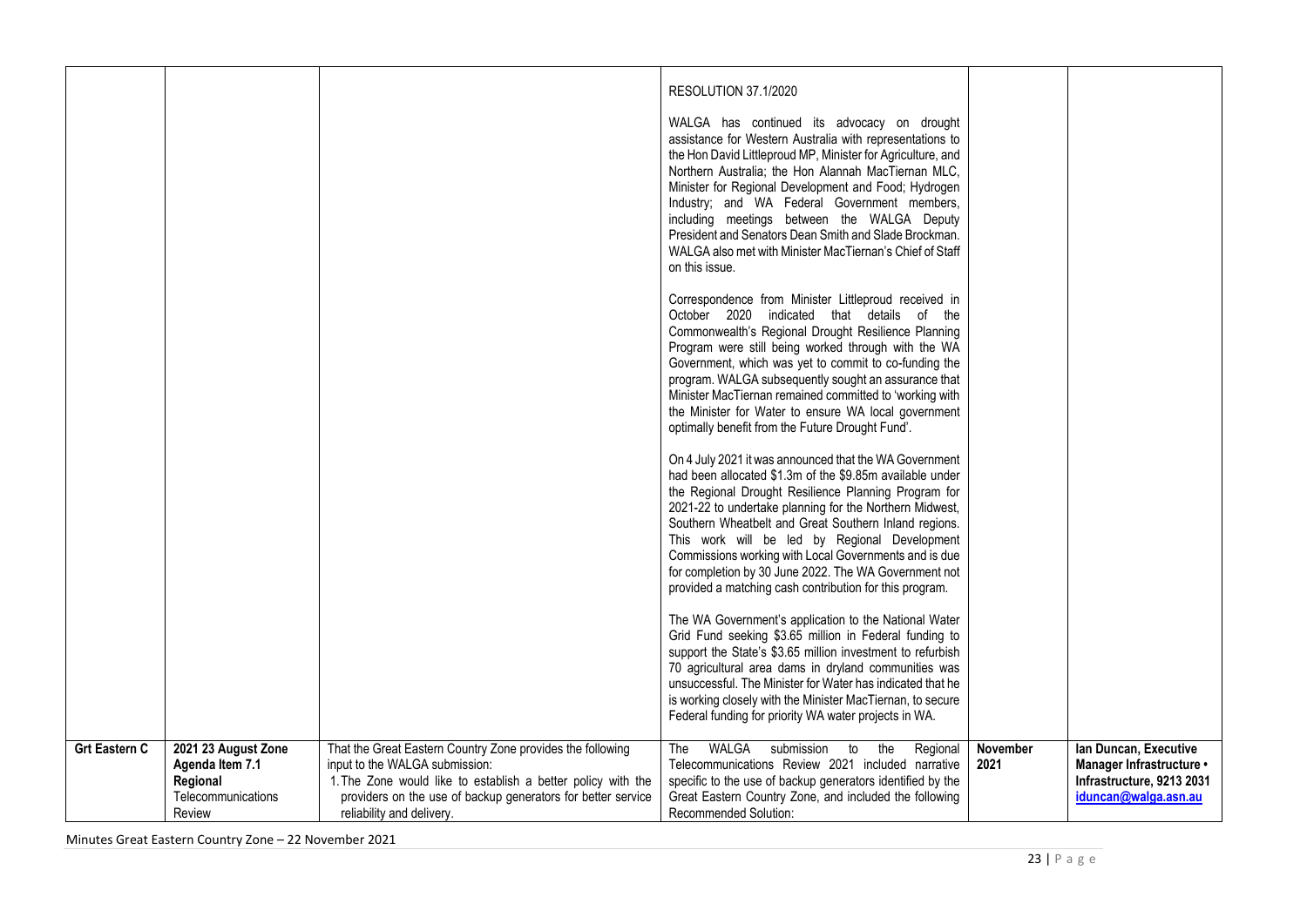|  | 2. More engagement with Local Governments for input,                                                                  |                                                         |  |
|--|-----------------------------------------------------------------------------------------------------------------------|---------------------------------------------------------|--|
|  | particularly in regards to local blackspots and optimum tower   4. When developing funding programs ensure that power |                                                         |  |
|  | locations.                                                                                                            | supply (including improved back up and Stand-Alone      |  |
|  |                                                                                                                       | Power Systems) is a key consideration to any solution   |  |
|  |                                                                                                                       | sought, and that a collaborative approach between power |  |
|  |                                                                                                                       | and telecommunication providers is essential to any     |  |
|  |                                                                                                                       | funding application.                                    |  |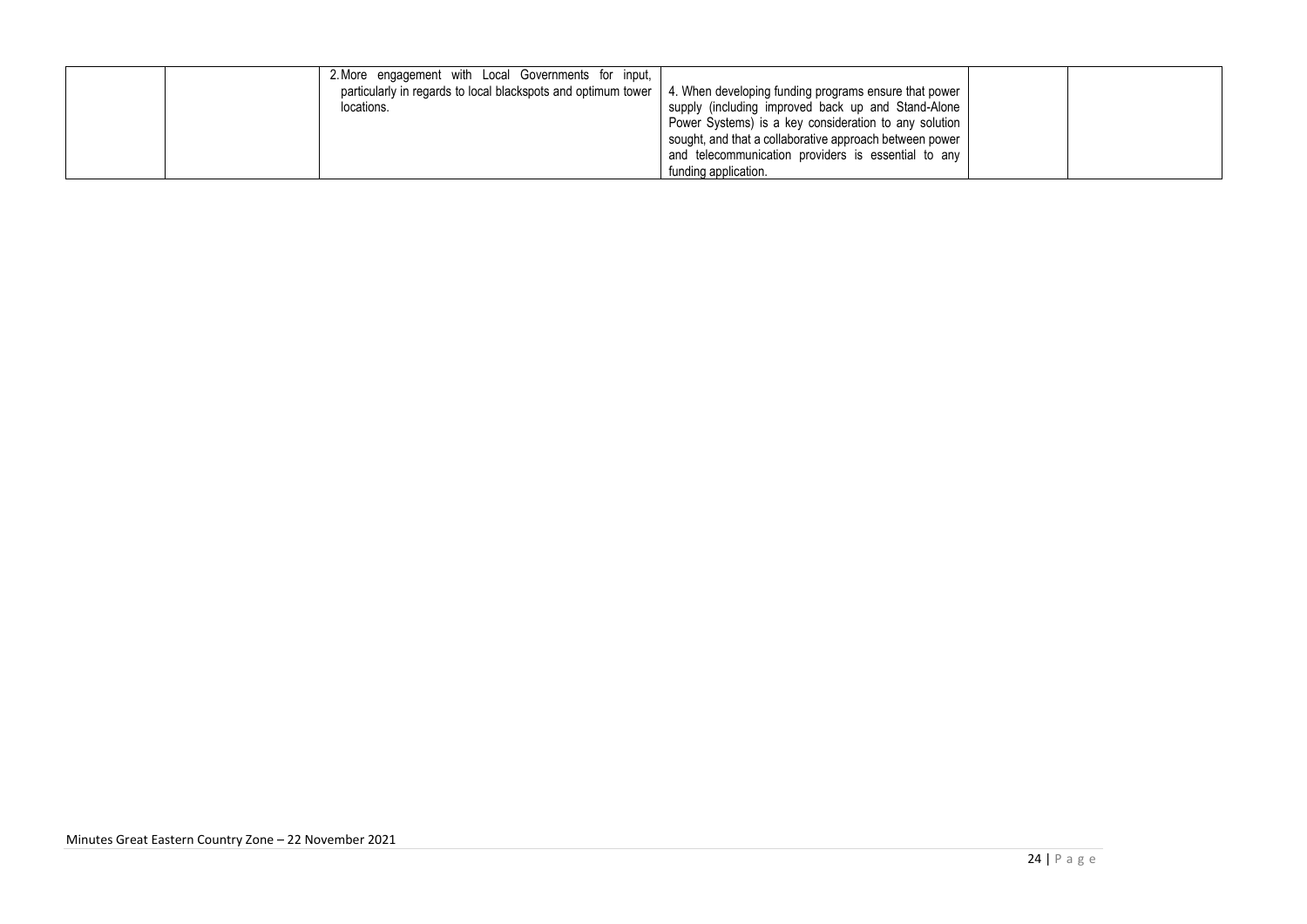## **ZONE COMMENT**

This is an opportunity for Member Councils to consider the response from WALGA in respect to the matters that were submitted at the previous Zone Meeting.

#### **RECOMMENDATION**

**Moved: Cr Wayne Della Bosca Seconded: Cr Melanie Brown**

**That the Great Eastern Country Zone WALGA August 2021 Status Report be noted.**

**CARRIED**

#### <span id="page-24-0"></span>**10.3 Review of WALGA State Council Agenda – Matters for Decision**

#### **Background**

WALGA State Council meets five times each year and as part of the consultation process with Member Councils circulates the State Council Agenda for input through the Zone structure.

The full State Council Agenda can be found via link [State Council Agenda December 2021](https://walga.asn.au/getattachment/3343e830-5768-4c52-8caa-6806b33bb7bc/State-Council-Agenda-1-December-2021.pdf)

The Zone is able to provide comment or submit an alternative recommendation that is then presented to the State Council for consideration.

#### **Matters for Decision**

#### **5.1 Paid Family and Domestic Violence Leave Entitlements**

#### That WAI GA:

Endorse the submission to the Fair Work Commission (FWC) regarding paid family and domestic violence leave (FDVL) which:

- 1. highlights that FDVL for employees is an important issue for the sector;
- 2. supports the introduction of a new entitlement in modern awards for employees to receive five days' paid FDVL per year;
- 3. advocates for employees to be able to access their paid personal/carer's leave in circumstances of family and domestic violence; and
- 4. opposes the introduction of a new entitlement in modern awards for employees to receive 10 days' paid FDVL per year as sought by the Australian Council of Trade Unions (ACTU).

#### **5.2 Payment to Independent Committee Members**

That WALGA request the Minister for Local Government to amend the *Local Government Act 1995* to allow the payment of meeting attendance fees to, and/or defined reimbursements for time committed by, 'other persons' appointed as Committee members under s.5.8 of the *Local Government Act 1995*.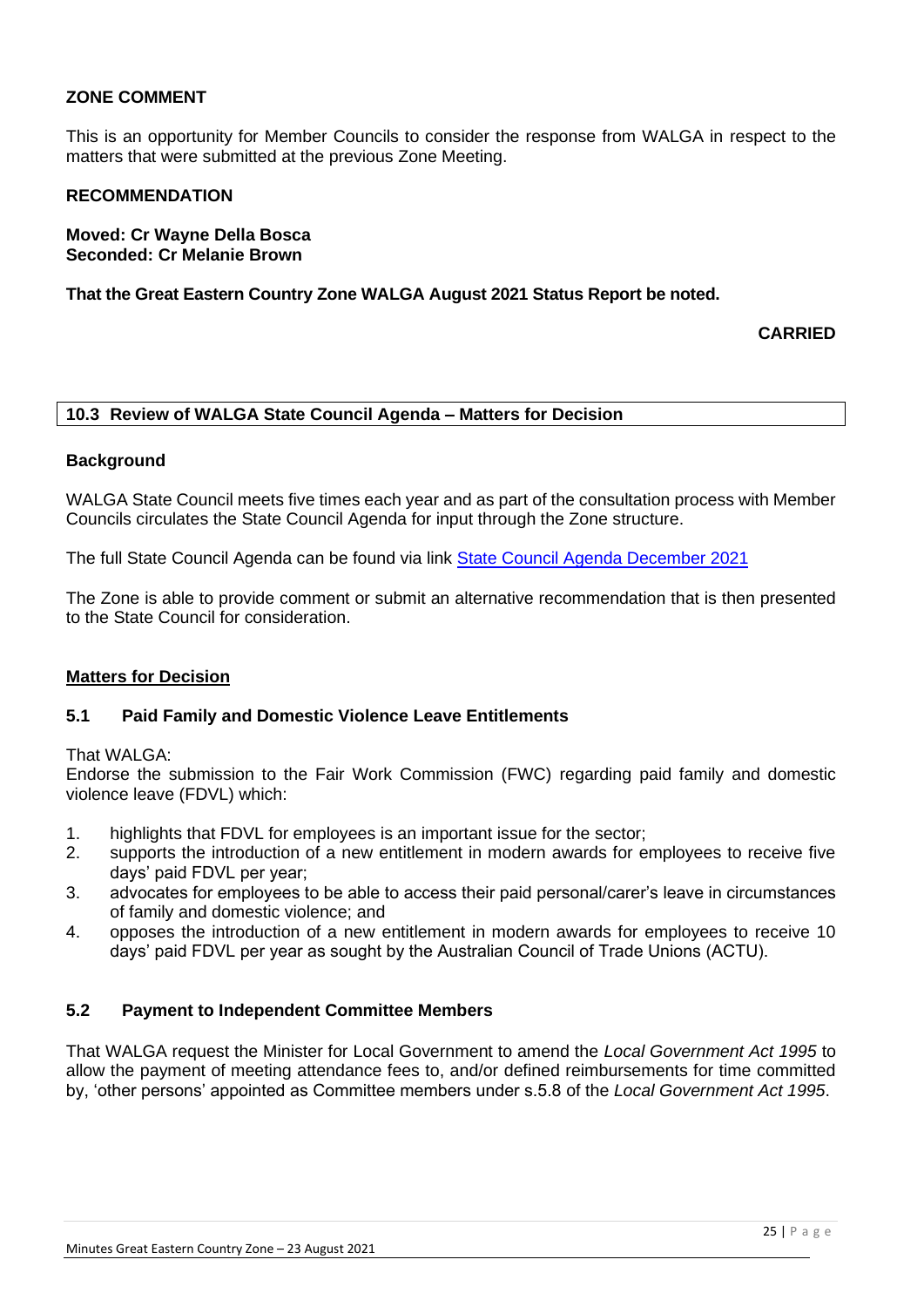# **5.3 2021 Annual General Meeting**

# That:

1. The following resolutions from the 2021 WALGA Annual General Meeting be endorsed for action:

#### Cost of Regional Development

That WALGA makes urgent representation to the State Government to address the high cost of development in regional areas for both residential and industrial land, including the prohibitive cost of utilities headworks, which has led to market failure in many regional towns.

#### CSRFF Funding Pool and Contribution Ratios

That WALGA lobby the State Government to:

- 1. Increase the CSRFF funding pool to \$25 million per annum and revert the contribution ratio to 50% split to enable more community programs and infrastructure to be delivered.
- 2. Increase the \$1 million per annum quarantined for female representation to \$2 million per annum.

#### Regional Telecommunications Project

That WALGA strongly advocates to the State Government to increase funding for the Regional Telecommunications Project to leverage the Federal Mobile Black Spot Program and provide adequate mobile phone coverage to regional areas that currently have limited or no access to the service.

2. The following resolution passed at the 2021 WALGA Annual General Meeting be referred to the Mining Communities Policy Forum and the People and Place Policy Team for advocacy work to be undertaken:

#### Review of the Environmental Regulations for Mining

Regarding a review of the Mining Act 1978:

- 1. To call on Minister Bill Johnston, Minister for Mines and Petroleum; Energy; Corrective Services to instigate a review of the 43-year-old Mining Act to require mining companies to abide by environmental regulations, and to support research and development into sustainable mining practices that would allow mining without detriment to diversification and community sustainability through other industries and development.
- 2. That abandoned mines in regional Western Australia receive a priority action plan with programmes developed to work with rural and remote communities to assist in the rehabilitation of these mines as a job creation programme, with funding allocated for diversification projects for support beyond mine life across Western Australia.

#### **5.4 Review of advocacy positions relating to the Building Act 2011 and Building Regulations 2012**

That State Council endorses the replacement of Section 6.7: Building Act and Fees of WALGA's advocacy positions document relating to the *Building Act 2011* and Building Regulations 2012 with the following:

- 1. Support the retention of Local Government as the primary permit authority in Western Australia for decisions made under the *Building Act 2011*.
- 2. Supports mandatory inspections for all classes of buildings, however, Local Government should not be solely responsible for all mandatory inspections.
- 3. Advocate for the State Government to urgently prioritise legislative reform that addresses systemic failures in the current building control model and to provide clarification on the role of Local Government in building control to ensure building legislation supports the following objectives:
	- a. Quality buildings that are cost efficient.
	- b. Functional, safe and environmentally friendly buildings.
	- c. Good decision making in all aspects of building.

Minutes Great Eastern Country Zone – 23 August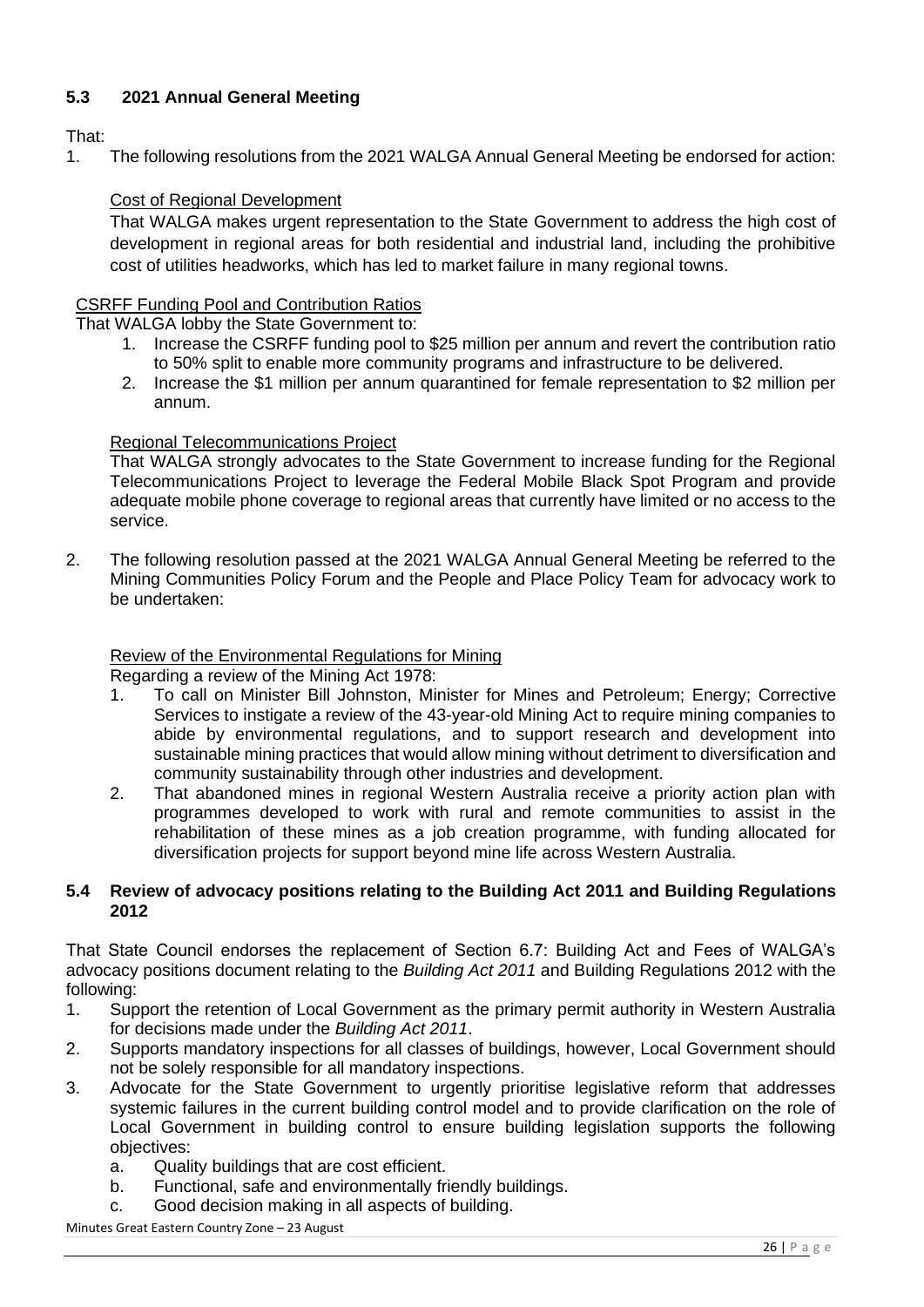- d. Efficiency and effectiveness in building management, administration and regulation.
- e. Openness and accountability with respect to all building matters.
- f. Recognition of the rights and responsibilities of all parties in building matters in an equitable manner.
- 4. Existing and proposed building control related fees and charges to be cost recovery for Local Government.
- 5. WALGA will work with members, state agencies and industry groups to develop training opportunities and to promote the Local Government building surveying profession to ensure sustainability of Local Government building control services.
- 6. WALGA supports the Australian Building Codes Boards Trajectory for Low Energy Buildings by supporting Local Governments to meet community strategic objectives of a net zero carbon future by 2050 through work with members, state agencies and industry groups.

## **5.5 Draft WA Building Surveyors Code of Conduct**

#### That WALGA:

- 1. Recommend to the Department of Mines, Industry Regulation and Safety (DMIRS) that the Draft WA Building Surveyors Code of Conduct be reviewed to ensure it addresses the following matters:
	- a) The impact of the obligations recommended in the draft Code be considered in relation to the current Western Australian building control model to ensure Local Government are able to maintain their statutory functions in line with community expectations.
	- b) That other building reform that will greatly impact the role of Local Government in the current Western Australian building control model, such as mandatory inspections and minimum documentation, be formalised prior to the Code of Conduct being introduced to ensure Local Government in Western Australia are able to maintain their statutory functions in line with community expectations.
	- c) Ensure that communities in remote and regional areas are considered when developing policy to restrict building surveyors being involved in design consultation work.
- 2. Endorse the attached consultation response summary on the draft Code.

#### **Matters for Noting**

- **6.1 Local Government Support for Single Use Plastic Bans**
- **6.2 Report Municipal Waste Advisory Council**
- **6.3 WALGA submission on the National Climate Resilience and Adaptation Strategy**
- **6.4 Closing the Gap Update**
- **6.5 Submission to the Senate Inquiry into Provision of General Practitioner and related primary health services to outer metropolitan, rural, and regional Australians**
- **6.6 Wooroloo Independent Review Letter of Support**
- **6.7 State Budget Outcomes**
- **6.8 Foundations for a Stronger Tomorrow – Submission to the Draft State Infrastructure Strategy**
- **6.9 Regional Telecommunications Review 2021**
- **6.10 WALGA submission on Guideline: Native Vegetation Referral, Part V Environmental Protection Act 1986**
- **6.11 WALGA submission on Draft Native Vegetation Policy for Western Australia**
- **6.12 Submission on Cost Recovery Part IV of the Environmental Protection Act 1986 – assessments by the Environmental Protection Authority**

Minutes Great Eastern Country Zone – 23 August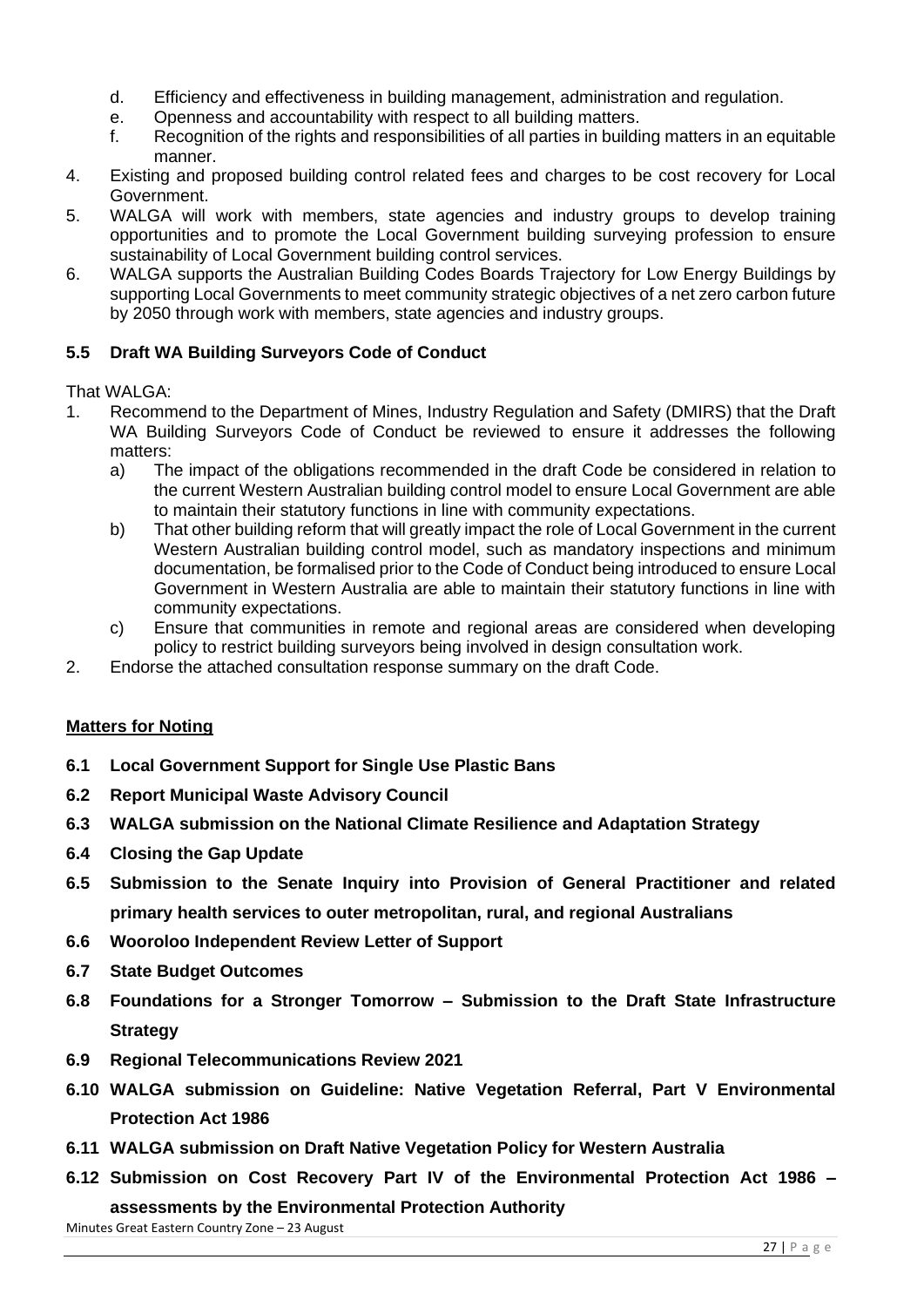# **6.13 Student Transport Assistance Policy Framework Inquiry – WALGA Submission**

#### **Key Activity Reports**

- **7.1.1 Report on Key Activities, Commercial and Communications Unit**
- **7.1.2 Report on Key Activities, Governance and Organisational Services Unit**
- **7.1.3 Report on Key Activities, Infrastructure**
- **7.1.4 Report on Key Activities, Strategy, Policy and Planning Unit**
- **7.2 Policy Forum Report**

#### **RECOMMENDATION**

**Moved: Cr Kellie Mortimore Seconded: Cr Glenice Bachelor**

**That the Great Eastern Country Zone:**

- **1. Supports Items 5.1 to 5.5, as listed above in the 1 December 2021 State Council Agenda.**
- **2. Notes the matters for noting contained in the 1 December 2021 State Council Agenda.**

**CARRIED**

#### <span id="page-27-0"></span>**10.4 WALGA President's Report**

The WALGA President's Report was circulated prior to the meeting (Attachment 6)

#### **RECOMMENDATION**

**Moved: Cr Glenice Bachelor Seconded: Cr Stephen Strange**

**That the Great Eastern Country Zone notes the WALGA President's Report**

**CARRIED**

# <span id="page-27-1"></span>**13. EMERGING ISSUES**

#### <span id="page-27-2"></span>**13.1 Meeting format**

Zone Chair, Cr Tony Sachse, sought feedback on the new format carried out today, of having all Guest Speakers and Agency reports at the beginning of the meeting. Members were in agreeance of continuing with the new format.

#### <span id="page-27-3"></span>**13.2 LG Pro Conference – CEO recognition**

Minutes Great Eastern Country Zone – 23 August Cr Strange highlighted Darren Mollenoyux, Chief Executive Officer, Shire of Bruce Rock, on his award at the recent LG Pro conference. Mr Mollenoyux was noted for his efforts when the town lost their supermarket during extreme weather/natural disaster earlier this year.